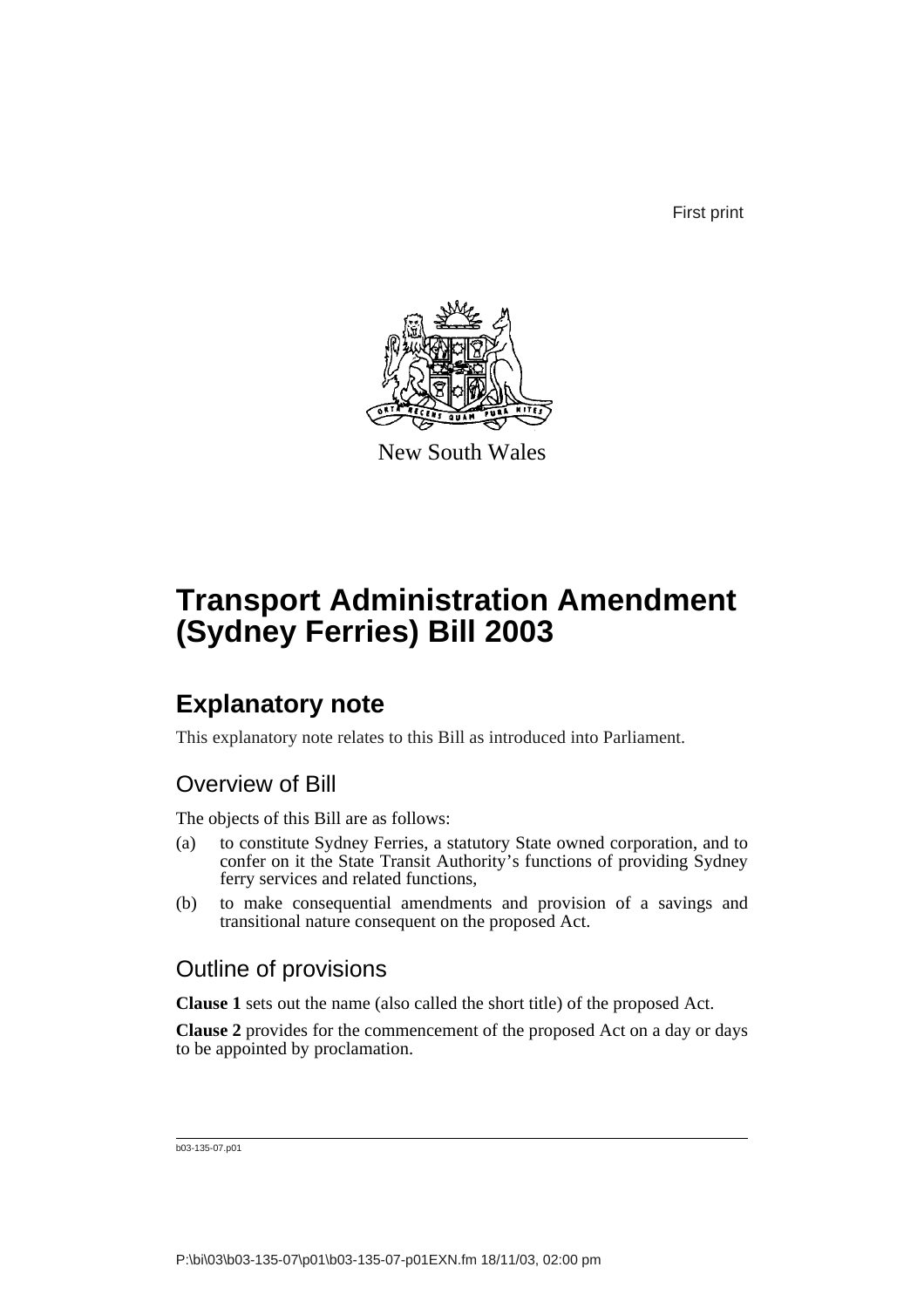Explanatory note

**Clause 3** is a formal provision that gives effect to the amendments to the Acts and instruments specified in Schedules 1 and 2.

### **Schedule 1 Amendment of Transport Administration Act 1988**

**Schedule 1 [7]** inserts proposed Part 3A into the *Transport Administration Act 1988* (the *Principal Act*), which constitutes Sydney Ferries and contains the following provisions:

**Part 3A Sydney Ferries**

### **Division 1 Constitution of Sydney Ferries as statutory SOC**

Proposed section 35A establishes Sydney Ferries as a statutory State owned corporation under the *State Owned Corporations Act 1989* (the *SOC Act*). As a result, the provisions of that Act relating to functions, constitutions and other matters of such corporations will, except as provided by the proposed Part, apply to Sydney Ferries.

### **Division 2 Objectives of Sydney Ferries**

Proposed section 35B confers on Sydney Ferries its principal objective of delivering safe and reliable Sydney ferry services in an efficient, effective and financially responsible manner. *Sydney ferry services* are ferry services provided in Sydney Harbour or the Parramatta River. Other objectives, including being a successful business and exhibiting a sense of social responsibility by having regard to the interests of the community in which it operates, are also conferred on Sydney Ferries.

### **Division 3 Functions of Sydney Ferries**

Proposed section 35C confers on Sydney Ferries the function of operating Sydney ferry services, including services previously operated by the State Transit Authority (the *STA*).

Proposed section 35D enables Sydney Ferries to operate other transport services, including bus services, whether or not in connection with its ferry services.

Proposed section 35E confers other functions on Sydney Ferries, including conducting any business (whether or not related to its functions) that it considers will further its objectives and providing facilities and services that are ancillary to or incidental to its functions.

Proposed section 35F confers on Sydney Ferries power to acquire land by agreement or by compulsory process under the *Land Acquisition (Just Terms Compensation) Act 1991*.

Explanatory note page 2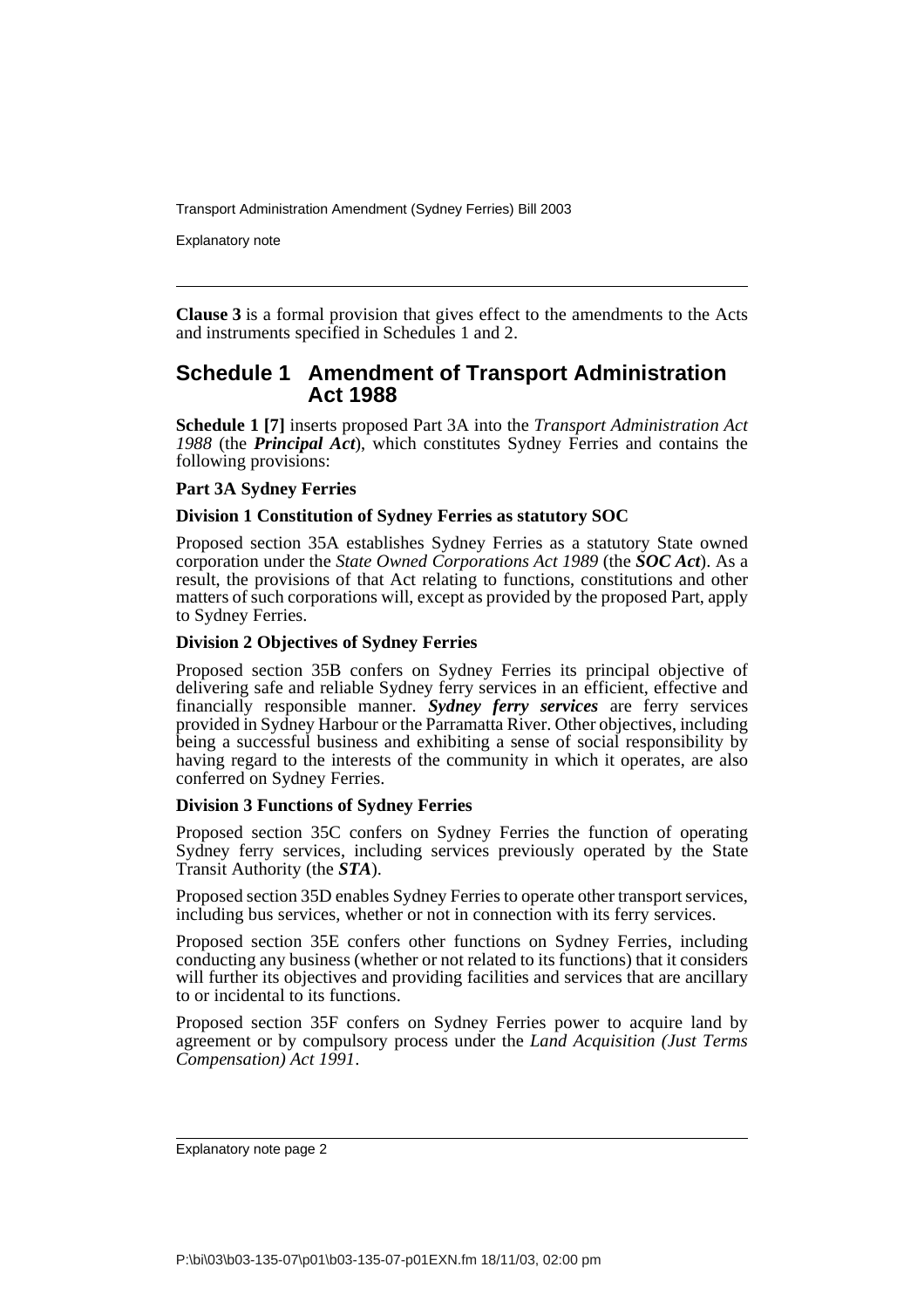Explanatory note

Proposed section 35G makes it clear that the proposed Division does not limit the other functions of Sydney Ferries, but is subject to the SOC Act, the Principal Act and any other Act or law.

### **Division 4 Management of Sydney Ferries**

Proposed section 35H provides for the appointment of a board of directors of Sydney Ferries by the Treasurer and a Minister nominated as a voting shareholder under the SOC Act (the *voting shareholders*). The voting shareholders are to consult with the portfolio Minister (currently the Minister for Transport Services). The board is to have not fewer than 3 and not more than 7 directors, of whom one is to be an employee representative. The others must have expertise necessary to realise Sydney Ferries' objectives (including maritime safety expertise and expertise in vessel operations).

Proposed section 35I provides for the chief executive officer of Sydney Ferries to be appointed by the board of Sydney Ferries after consultation with the voting shareholders and the portfolio Minister.

Proposed section 35J enables the board of Sydney Ferries to appoint an acting chief executive officer to act during the illness or absence of the chief executive officer of Sydney Ferries.

Proposed section 35K enables the Minister to give a direction to Sydney Ferries if the Minister decides it is warranted on grounds involving urgency or public safety. The Minister must consult with the Treasurer if the Minister considers that compliance with the direction may cause a significant variation in the approved financial outcomes of Sydney Ferries. This power is to be in addition to the powers to give directions under the SOC Act.

### **Division 5 General**

Proposed section 35L makes the proposed Part the foundation charter of Sydney Ferries for the purposes of provisions of the SOC Act relating to the legal capacity of statutory State owned corporations and assumptions that they have complied with their foundation charter.

Proposed section 35M prohibits the portfolio Minister from being a shareholder of Sydney Ferries and limits the sale of shares in the Corporation to eligible Ministers under the SOC Act.

Proposed section 35N removes the obligation of Sydney Ferries to have a share dividend scheme as required by the SOC Act and enables the Treasurer to suspend the obligation of Sydney Ferries to pay tax-equivalents under the SOC Act.

Explanatory note page 3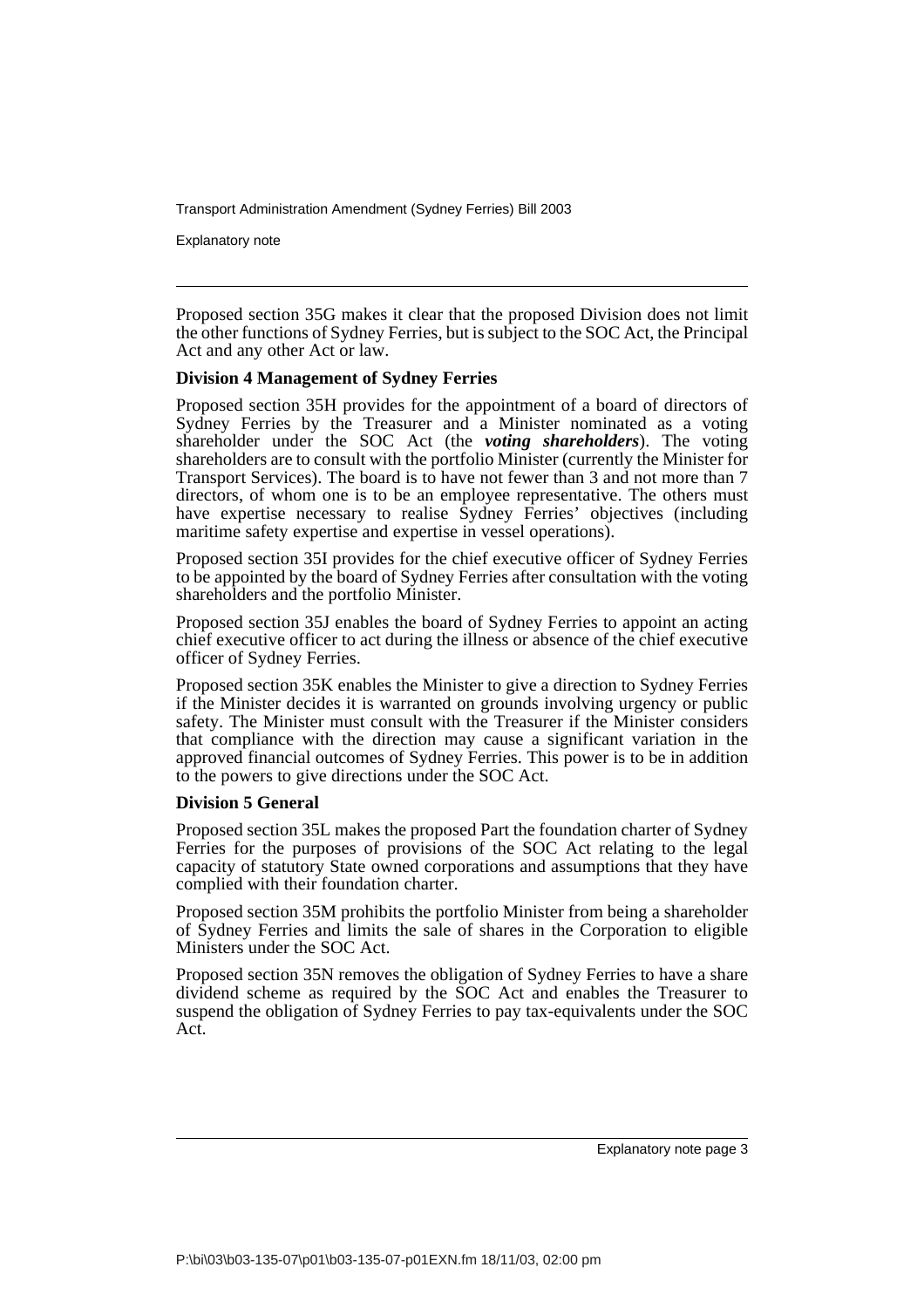Explanatory note

Proposed section 35O requires the board of Sydney Ferries to prepare an annual statement of corporate intent. The board must consult with the portfolio Minister about its annual statement of corporate intent (in addition to consulting with the voting shareholders). The statement of corporate intent must include ferry service performance benchmarks agreed by the board and the portfolio Minister. They may be modified by the board with the agreement of the portfolio Minister after consultation with the Independent Transport Safety and Reliability Regulator. The board may modify the statement (other than the ferry service performance benchmarks) with the agreement of the voting shareholders, after consultation with the portfolio Minister, and may be directed by them to amend the statement (other than the ferry service performance benchmarks).

Proposed section 35P provides that fines and penalties for certain ferry-related offences are to be paid to Sydney Ferries.

Proposed section 35Q enables regulations to be made to confer on employees of Sydney Ferries rights to appeal to Transport Appeal Boards.

**Schedule 1 [1] and [10]** make amendments consequential on the amendment made by **Schedule 1 [7]**.

**Schedule 1 [2]** defines words and expressions used in provisions inserted or amended by the proposed Act.

**Schedule 1 [3]** limits the objectives of the STA to provide safe and reliable ferry services to ferry services provided in Newcastle Harbour (*Newcastle ferry services*), as a result of the function of providing Sydney ferry services being conferred on Sydney Ferries.

**Schedule 1 [4]** limits the functions of STA to operate ferry services to Newcastle ferry services. **Schedules 1 [5] and [6]** make consequential amendments.

**Schedule 1 [8]** requires Sydney Ferries to consult with the Director-General of the Ministry of Transport on a regular basis in connection with the provision and operation of its passenger services and before making any major changes, or initiating any major action, affecting passenger services.

**Schedule 1 [9]** enables the Independent Transport Safety and Reliability Regulator to monitor, audit and carry out other functions in relation to Sydney Ferries.

**Schedule 1 [12]** includes Sydney Ferries as an Authority for the purposes of provisions regulating the fixing of fares and other charges. **Schedule 1 [11]** makes a consequential amendment.

**Schedule 1 [13]** enables Sydney Ferries to fix charges (including fares) by order made by Sydney Ferries.

Explanatory note page 4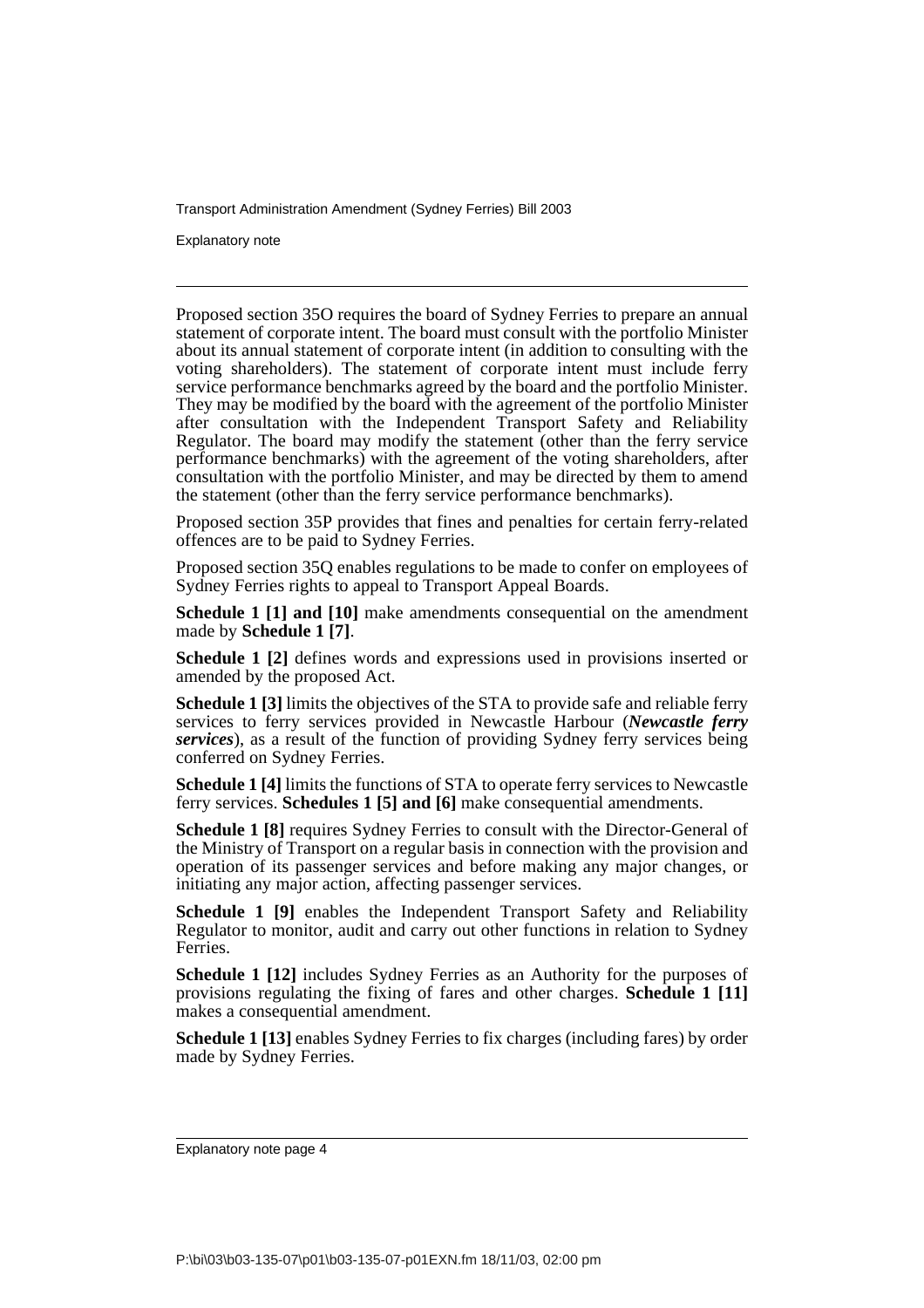Explanatory note

**Schedule 1 [14]** extends requirements relating to ferry accidents to Sydney Ferries.

**Schedule 1 [15]** inserts proposed Division 3A of Part 9 containing the following provisions:

#### **Division 3A Miscellaneous provisions relating to Sydney Ferries**

Proposed section 106B provides that Sydney Ferries is not a common carrier but does not prevent Sydney Ferries from accepting the risk and liability of a common carrier under a contract or arrangement for the carriage of passengers.

Proposed section 106C enables regulations to be made with respect to the ferry services operated by Sydney Ferries.

Proposed section 106D enables the Minister, by order in writing, to transfer assets, rights and liabilities of the STA to Sydney Ferries or the Crown. Schedule 4 to the Principal Act contains savings and transitional and other provisions applying to such a transfer.

**Schedule 1 [16]** applies provisions applying to the STA and relating to resolution of disputes between transport authorities, validating the exercise of functions in contravention of a Ministerial direction, enabling unpaid fees and charges to be recovered as debts, to Sydney Ferries.

**Schedule 1 [17]** applies provisions relating to the liability of the owner of a vehicle for a parking offence to offences committed on Sydney Ferries' land.

**Schedule 1 [18]** applies the provisions of Schedule 4 to the Principal Act to an order transferring assets, rights and liabilities under proposed section 106D. The effect of this is to vest those assets, rights and liabilities in the transferee and to apply savings and transitional provisions in respect of the transfer.

**Schedule 1 [19]** enables savings and transitional regulations to be made as a consequence of the proposed Act.

**Schedule 1 [20]** inserts savings and transitional provisions consequential on the enactment of the proposed Act.

## **Schedule 2 Amendment of other Acts and instruments**

**Schedule 2.1** amends the *First State Superannuation Act 1992* to make Sydney Ferries an employer for the purposes of the superannuation scheme under that Act.

**Schedule 2.2** amends the *Impounding Regulation 2003* to include Sydney Ferries as an impounding authority under that Act.

Explanatory note page 5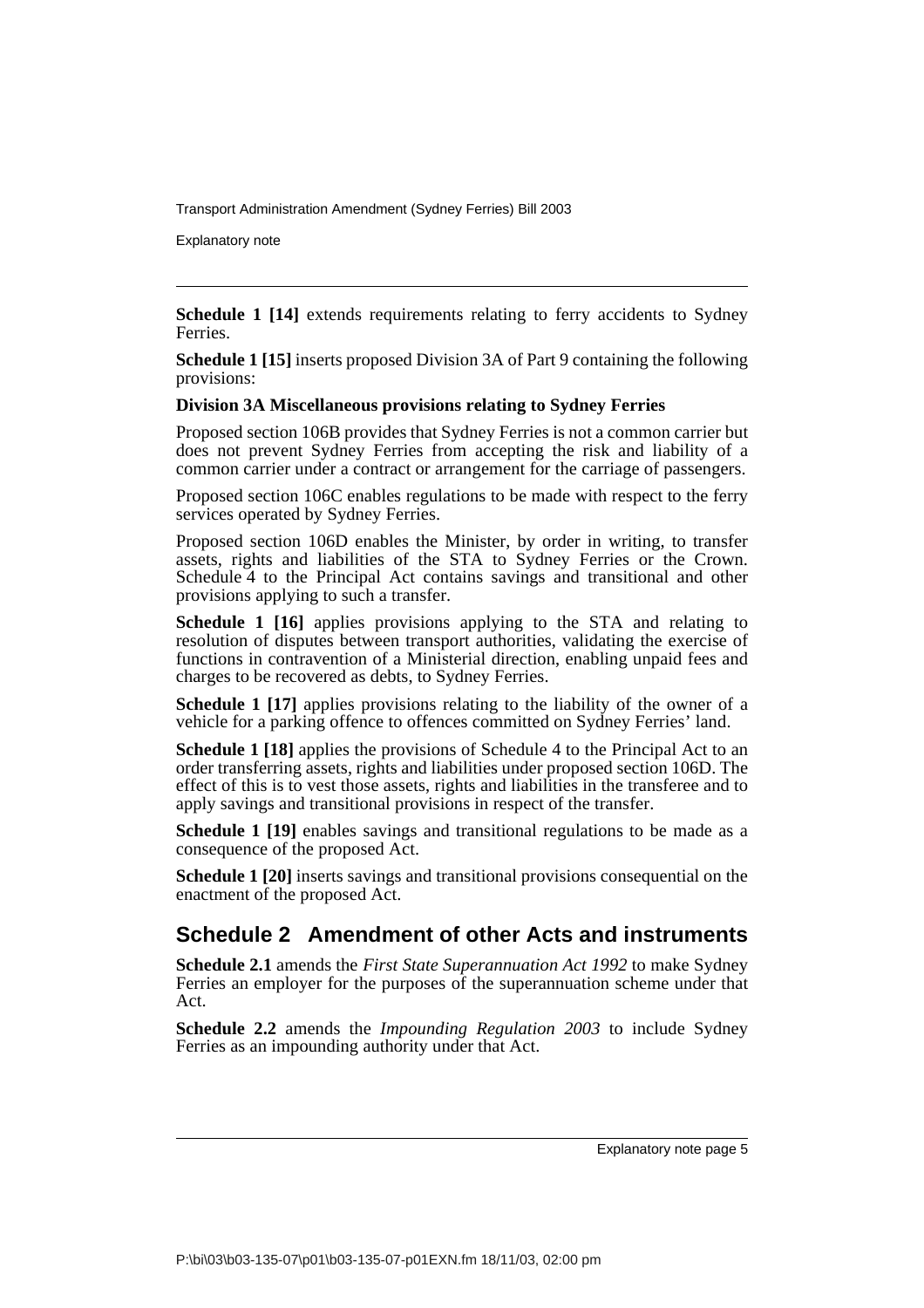Explanatory note

**Schedule 2.3** amends the *Independent Pricing and Regulatory Tribunal Act 1992* to include Sydney Ferries as an agency for which the Independent Pricing and Regulatory Tribunal has a standing reference in relation to prices and other matters.

**Schedule 2.4** amends the *Local Government Act 1993* to include Sydney Ferries as a public body entitled to rate rebates.

**Schedule 2.5** amends the *Management of Waters and Waterside Lands Regulations—N.S.W.* to exempt Sydney Ferries' passengers from liability for offences relating to distances from naval vessels.

**Schedule 2.6** amends the *Passenger Transport Act 1990* to apply the Act to passenger services carried on by Sydney Ferries.

**Schedule 2.7** amends the *State Authorities Non-contributory Superannuation Act 1987* to make Sydney Ferries an employer for the purposes of the superannuation scheme under that Act.

**Schedule 2.8** amends the *State Authorities Superannuation Act 1987* to make Sydney Ferries an employer for the purposes of the superannuation scheme under that Act.

**Schedule 2.9** amends the *Superannuation Act 1916* to make Sydney Ferries an employer for the purposes of the superannuation scheme under that Act.

Explanatory note page 6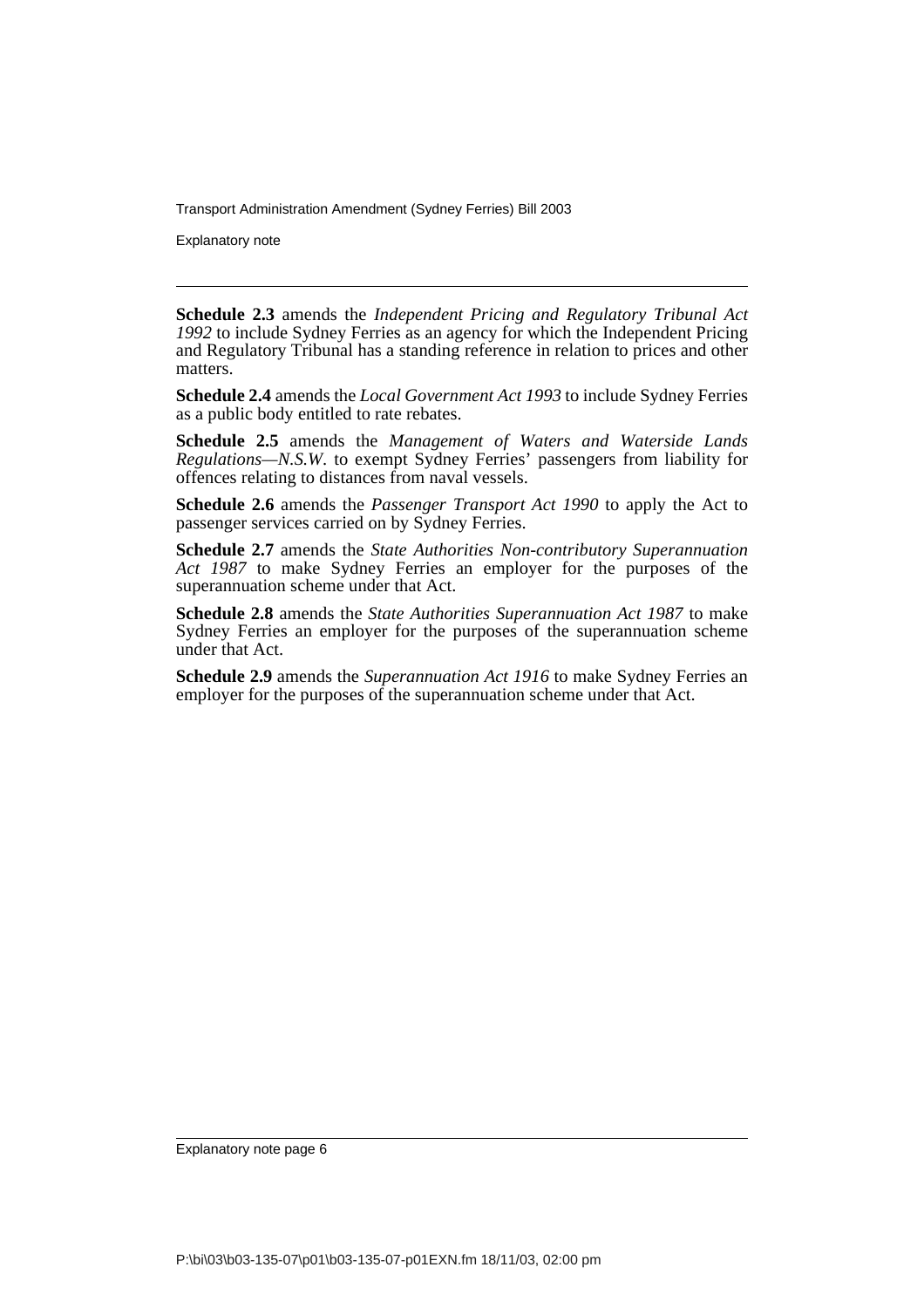First print



New South Wales

## **Transport Administration Amendment (Sydney Ferries) Bill 2003**

## **Contents**

|               |                                                                  | Page |
|---------------|------------------------------------------------------------------|------|
| 1             | Name of Act                                                      |      |
|               | 2 Commencement                                                   | 2    |
| $\mathcal{S}$ | Amendment of Acts and other instruments                          | 2    |
|               | Schedule 1 Amendment of Transport Administration Act 1988 No 109 | 3    |
|               | Schedule 2 Amendment of other Acts and instruments               |      |

b03-135-07.p01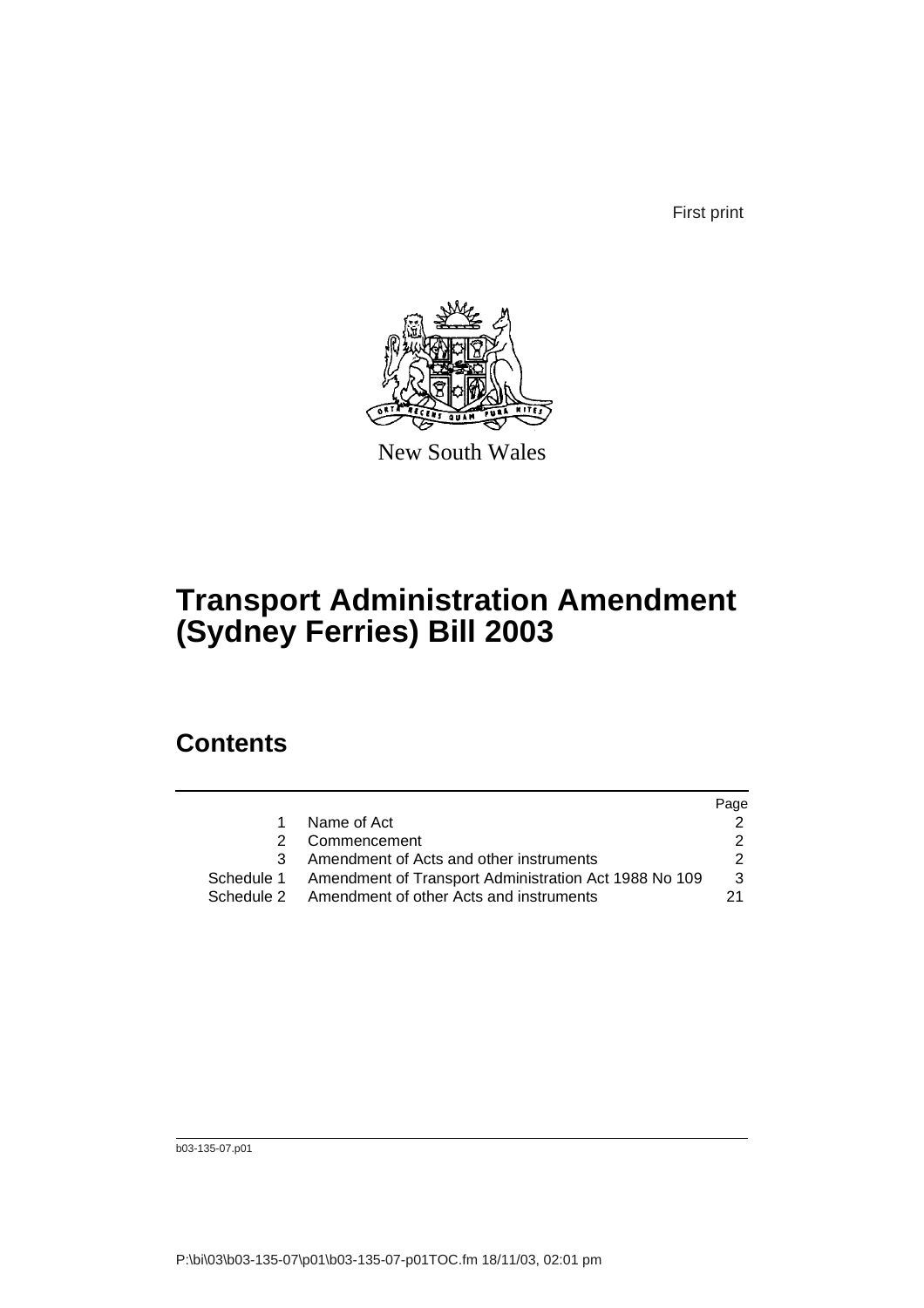**Contents** 

Page

Contents page 2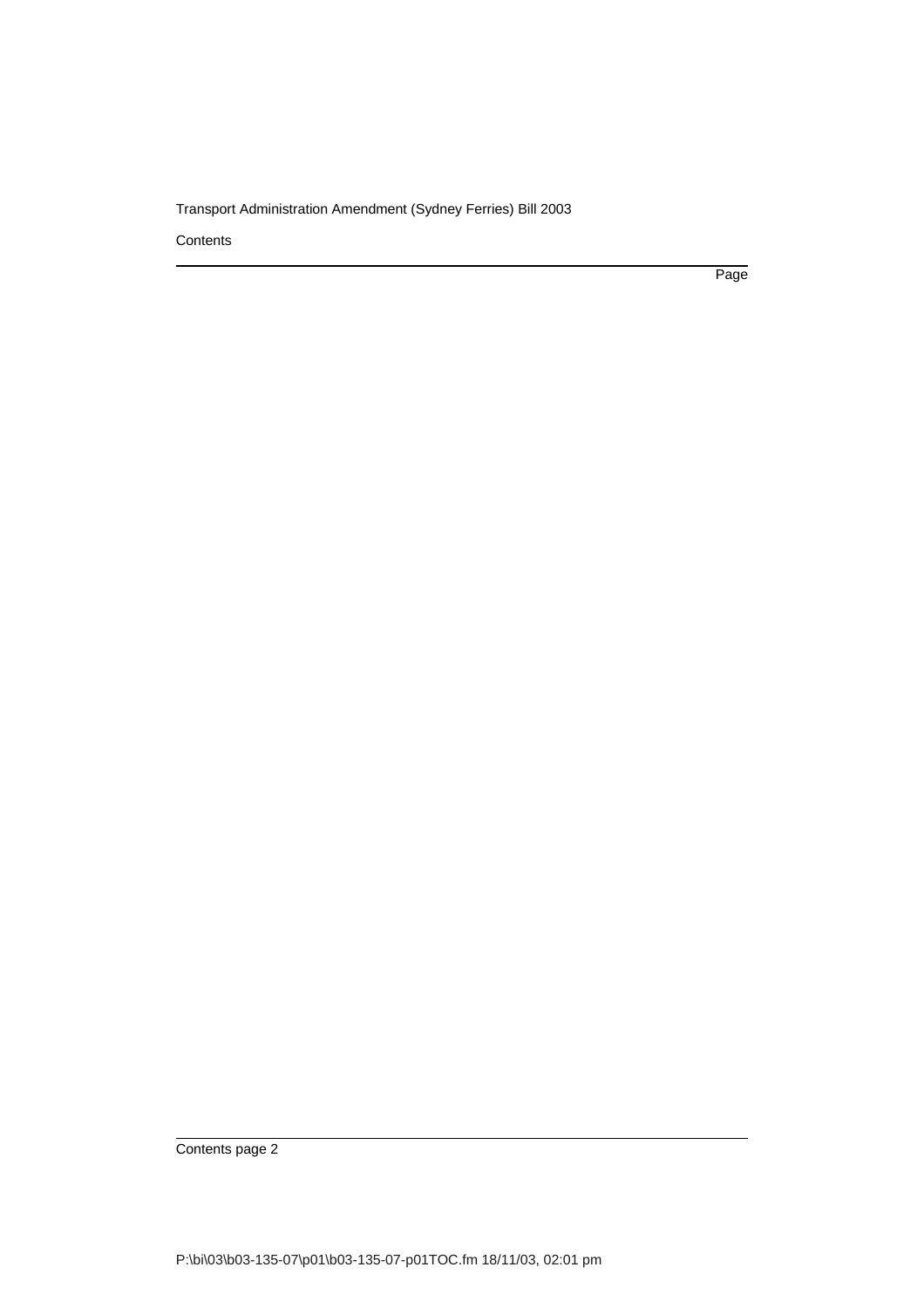

New South Wales

# **Transport Administration Amendment (Sydney Ferries) Bill 2003**

No , 2003

## **A Bill for**

An Act to amend the *Transport Administration Act 1988* to constitute Sydney Ferries as a statutory State owned corporation and to confer on it functions relating to the operation of Sydney ferry services; and for other purposes.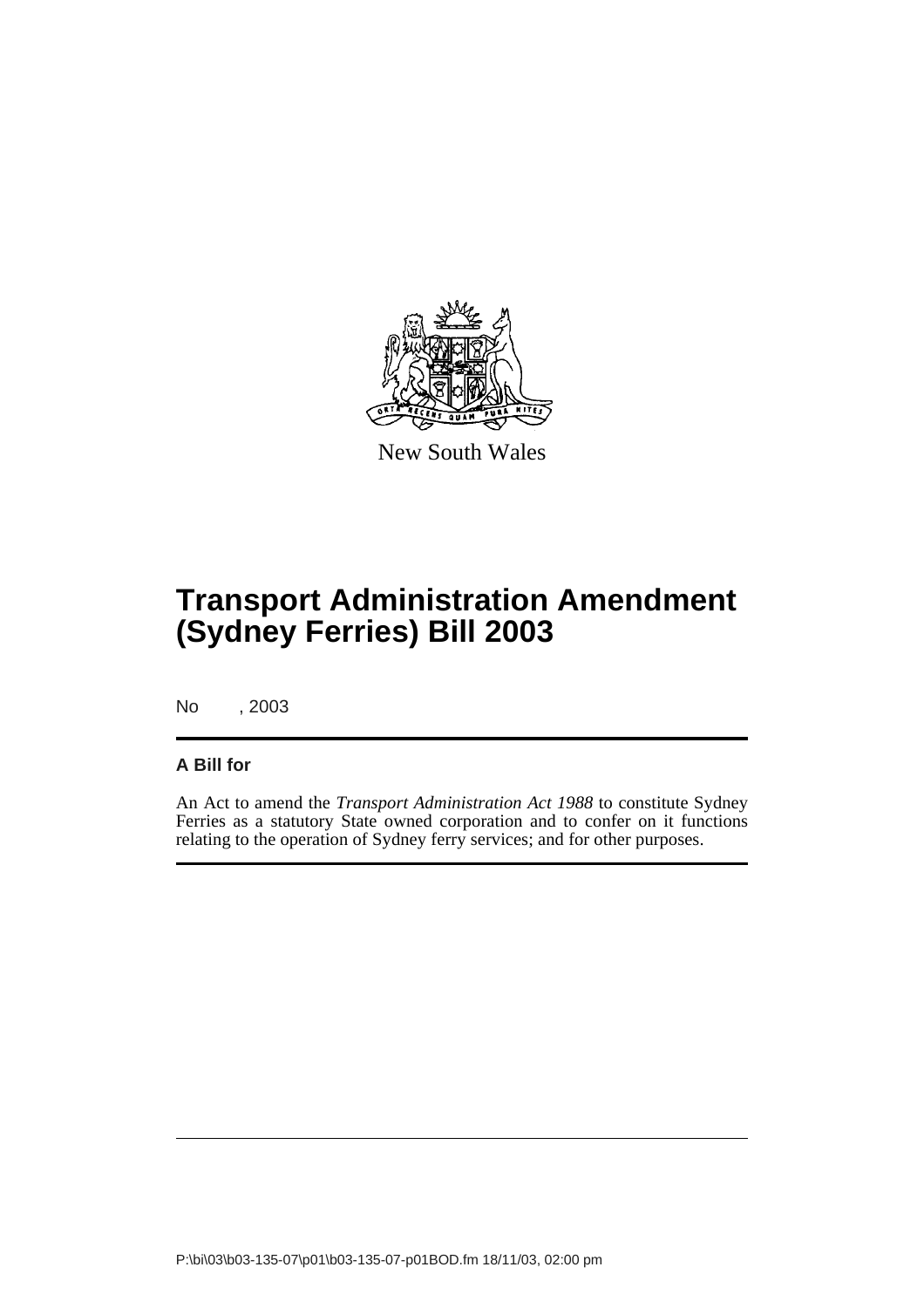<span id="page-9-2"></span><span id="page-9-1"></span><span id="page-9-0"></span>

|   | The Legislature of New South Wales enacts:                                                            |                     |  |  |
|---|-------------------------------------------------------------------------------------------------------|---------------------|--|--|
| 1 | Name of Act                                                                                           | 2                   |  |  |
|   | This Act is the <i>Transport Administration Amendment (Sydney</i><br>Ferries) Act 2003.               | 3<br>$\overline{4}$ |  |  |
| 2 | <b>Commencement</b>                                                                                   | 5                   |  |  |
|   | This Act commences on a day or days to be appointed by<br>proclamation.                               | 6<br>7              |  |  |
| 3 | <b>Amendment of Acts and other instruments</b>                                                        | 8                   |  |  |
|   | The Acts and instruments specified in Schedules 1 and 2 are<br>amended as set out in those Schedules. | 9<br>10             |  |  |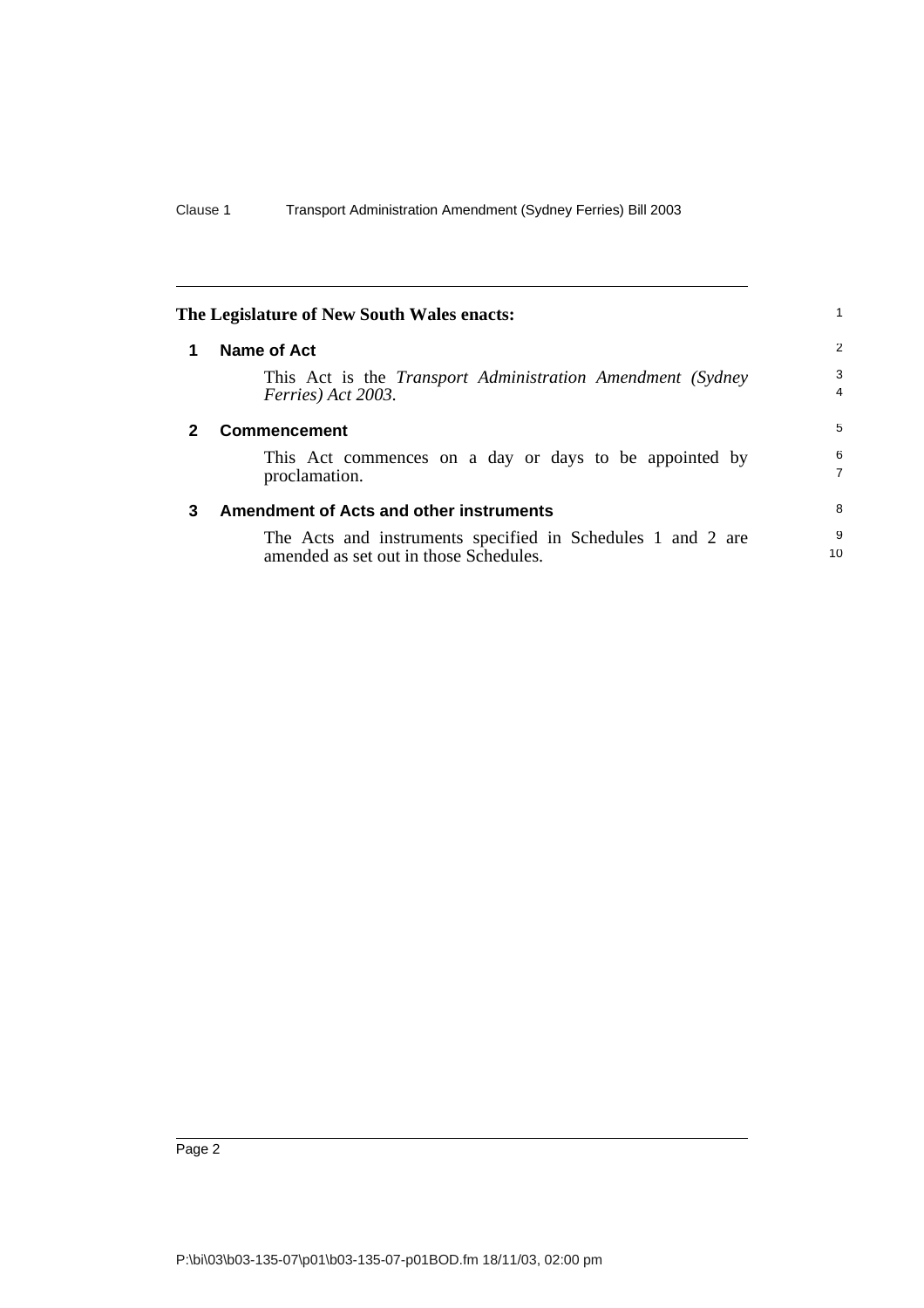Amendment of Transport Administration Act 1988 No 109 Schedule 1

<span id="page-10-0"></span>

|       |                       | <b>Schedule 1 Amendment of Transport Administration</b><br>Act 1988 No 109                                                                                                                                                                                                      | 1<br>$\overline{\mathbf{c}}$ |
|-------|-----------------------|---------------------------------------------------------------------------------------------------------------------------------------------------------------------------------------------------------------------------------------------------------------------------------|------------------------------|
|       |                       | (Section 3)                                                                                                                                                                                                                                                                     | 3                            |
| [1]   | Long title            |                                                                                                                                                                                                                                                                                 | 4                            |
|       |                       | Insert ", Sydney Ferries" before "and the Roads and Traffic Authority".                                                                                                                                                                                                         | 5                            |
| [2]   |                       | <b>Section 3 Definitions</b>                                                                                                                                                                                                                                                    | 6                            |
|       |                       | Insert in alphabetical order in section $3(1)$ :                                                                                                                                                                                                                                | 7                            |
|       |                       | Newcastle ferry services means ferry services provided in<br>Newcastle Harbour.                                                                                                                                                                                                 | 8<br>9                       |
|       |                       | <b>Sydney Ferries</b> means Sydney Ferries constituted under this<br>Act.                                                                                                                                                                                                       | 10<br>11                     |
|       |                       | Sydney ferry services means ferry services provided in<br>Sydney Harbour or the Parramatta River.                                                                                                                                                                               | 12<br>13                     |
| $[3]$ |                       | <b>Section 20A Objectives of STA</b>                                                                                                                                                                                                                                            | 14                           |
|       |                       | Omit "bus and ferry services" from section 20A (1) (a).                                                                                                                                                                                                                         | 15                           |
|       |                       | Insert instead "bus services and Newcastle ferry services".                                                                                                                                                                                                                     | 16                           |
| [4]   |                       | <b>Section 22 Newcastle ferry services</b>                                                                                                                                                                                                                                      | 17                           |
|       |                       | Insert "Newcastle" before "ferry services" in section 22 (1).                                                                                                                                                                                                                   | 18                           |
| [5]   | <b>Section 22 (2)</b> |                                                                                                                                                                                                                                                                                 | 19                           |
|       |                       | Omit the subsection. Insert instead:                                                                                                                                                                                                                                            | 20                           |
|       | (2)                   | The State Transit Authority is to continue to operate the<br>Newcastle ferry services which were provided by the<br>Authority immediately before the commencement of this<br>subsection, as substituted by the Transport Administration<br>Amendment (Sydney Ferries) Act 2003. | 21<br>22<br>23<br>24<br>25   |
| [6]   | <b>Section 22 (3)</b> |                                                                                                                                                                                                                                                                                 | 26                           |
|       |                       | Insert "Newcastle" before "ferry" wherever occurring.                                                                                                                                                                                                                           | 27                           |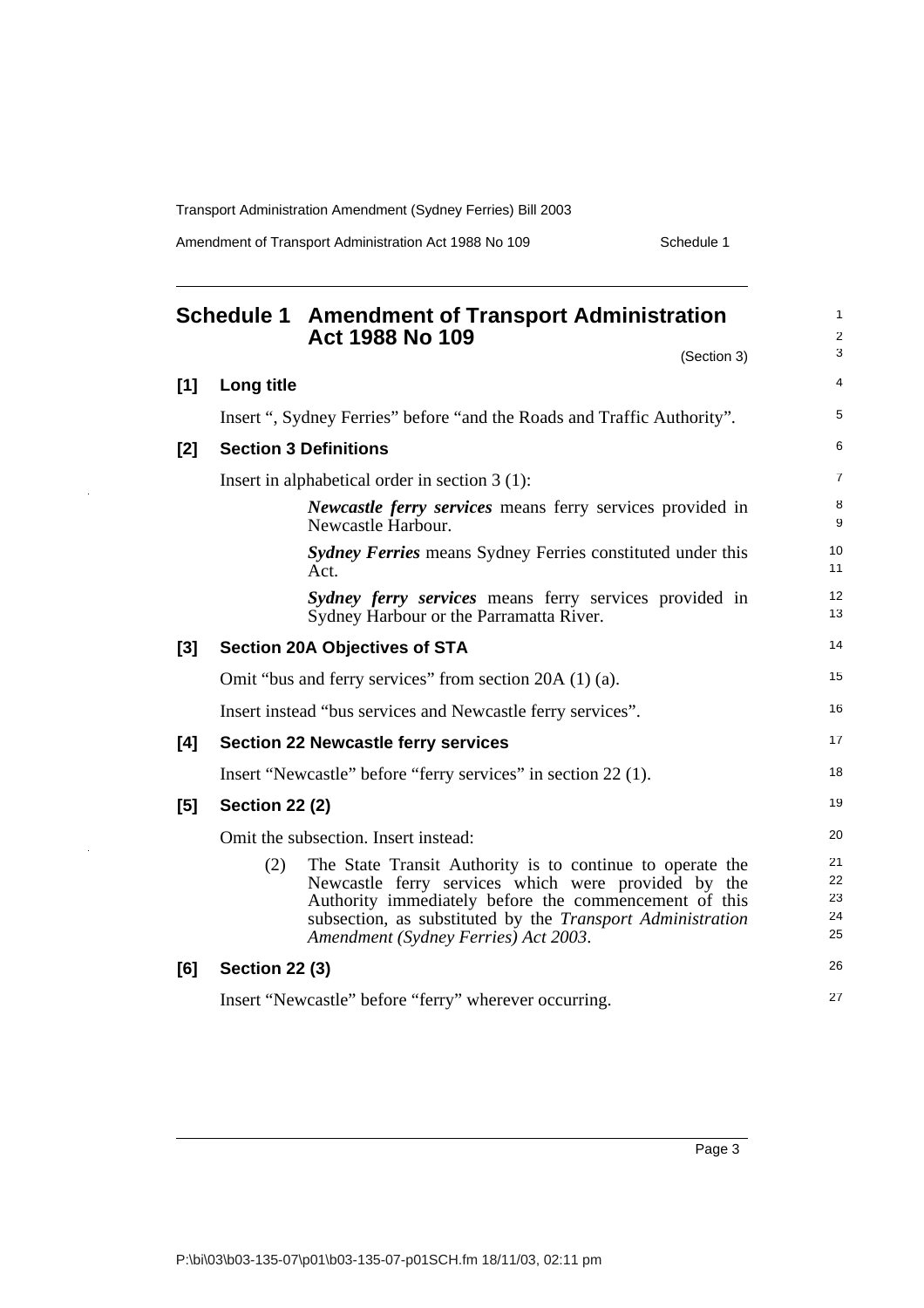Schedule 1 Amendment of Transport Administration Act 1988 No 109

| $[7]$ | Part 3A |                   |                                                                                                                                                                                                                                                                                                                                                                                                                                                                                                                                                                                                                                                                                                                                                                                                                                                                                                                                                                                                                                            | $\mathbf{1}$                                                                     |
|-------|---------|-------------------|--------------------------------------------------------------------------------------------------------------------------------------------------------------------------------------------------------------------------------------------------------------------------------------------------------------------------------------------------------------------------------------------------------------------------------------------------------------------------------------------------------------------------------------------------------------------------------------------------------------------------------------------------------------------------------------------------------------------------------------------------------------------------------------------------------------------------------------------------------------------------------------------------------------------------------------------------------------------------------------------------------------------------------------------|----------------------------------------------------------------------------------|
|       |         |                   | Insert after Part 3:                                                                                                                                                                                                                                                                                                                                                                                                                                                                                                                                                                                                                                                                                                                                                                                                                                                                                                                                                                                                                       | 2                                                                                |
|       |         | Part 3A           | <b>Sydney Ferries</b>                                                                                                                                                                                                                                                                                                                                                                                                                                                                                                                                                                                                                                                                                                                                                                                                                                                                                                                                                                                                                      | 3                                                                                |
|       |         | <b>Division 1</b> | <b>Constitution of Sydney Ferries as statutory</b><br><b>SOC</b>                                                                                                                                                                                                                                                                                                                                                                                                                                                                                                                                                                                                                                                                                                                                                                                                                                                                                                                                                                           | 4<br>5                                                                           |
|       | 35A     |                   | <b>Establishment of Sydney Ferries as statutory State owned</b><br>corporation                                                                                                                                                                                                                                                                                                                                                                                                                                                                                                                                                                                                                                                                                                                                                                                                                                                                                                                                                             | 6<br>$\overline{7}$                                                              |
|       |         | (1)               | There is constituted by this Act a corporation with the<br>corporate name of Sydney Ferries.                                                                                                                                                                                                                                                                                                                                                                                                                                                                                                                                                                                                                                                                                                                                                                                                                                                                                                                                               | 8<br>9                                                                           |
|       |         | (2)               | The <i>State Owned Corporations Act 1989</i> is amended by<br>inserting in Schedule 5, in alphabetical order, the words<br>"Sydney Ferries".                                                                                                                                                                                                                                                                                                                                                                                                                                                                                                                                                                                                                                                                                                                                                                                                                                                                                               | 10<br>11<br>12 <sup>2</sup>                                                      |
|       |         |                   | <b>Note.</b> The State Owned Corporations Act 1989 contains many<br>provisions that apply to Sydney Ferries as a statutory State owned<br>corporation. In particular, Part 3 contains provisions relating to their<br>status, the application of the Corporations Act 2001 of the<br>Commonwealth, the issue of shares to the Treasurer and another<br>Minister, the board of directors, the chief executive officer, the<br>employment of staff, the giving of directions by the portfolio Minister<br>(including directions as to the performance of non-commercial activities<br>or the carrying out of public sector policies), the memorandum and<br>articles, tax-equivalent payments, government guarantees, the sale or<br>disposal of assets and legal capacity. Part 4 deals with the accountability<br>of State owned corporations (including annual reports and accounts).<br>Part 5 deals with miscellaneous matters (including the duties and<br>liabilities of directors and the application of public sector legislation). | 13<br>14<br>15<br>16<br>17<br>18<br>19<br>20<br>21<br>22<br>23<br>24<br>25<br>26 |
|       |         | <b>Division 2</b> | <b>Objectives of Sydney Ferries</b>                                                                                                                                                                                                                                                                                                                                                                                                                                                                                                                                                                                                                                                                                                                                                                                                                                                                                                                                                                                                        | 27                                                                               |
|       | 35B     |                   | <b>Objectives of Sydney Ferries</b>                                                                                                                                                                                                                                                                                                                                                                                                                                                                                                                                                                                                                                                                                                                                                                                                                                                                                                                                                                                                        | 28                                                                               |
|       |         | (1)               | The principal objective of Sydney Ferries is to deliver safe<br>and reliable Sydney ferry services in an efficient, effective<br>and financially responsible manner.                                                                                                                                                                                                                                                                                                                                                                                                                                                                                                                                                                                                                                                                                                                                                                                                                                                                       | 29<br>30<br>31                                                                   |
|       |         | (2)               | The other objectives of Sydney Ferries are as follows:                                                                                                                                                                                                                                                                                                                                                                                                                                                                                                                                                                                                                                                                                                                                                                                                                                                                                                                                                                                     | 32                                                                               |
|       |         |                   | to be a successful business and, to that end:<br>(a)<br>to operate at least as efficiently as any<br>(i)<br>comparable business,                                                                                                                                                                                                                                                                                                                                                                                                                                                                                                                                                                                                                                                                                                                                                                                                                                                                                                           | 33<br>34<br>35<br>36                                                             |
|       |         |                   | to maximise the net worth of the State's<br>(ii)<br>investment in Sydney Ferries,                                                                                                                                                                                                                                                                                                                                                                                                                                                                                                                                                                                                                                                                                                                                                                                                                                                                                                                                                          | 37                                                                               |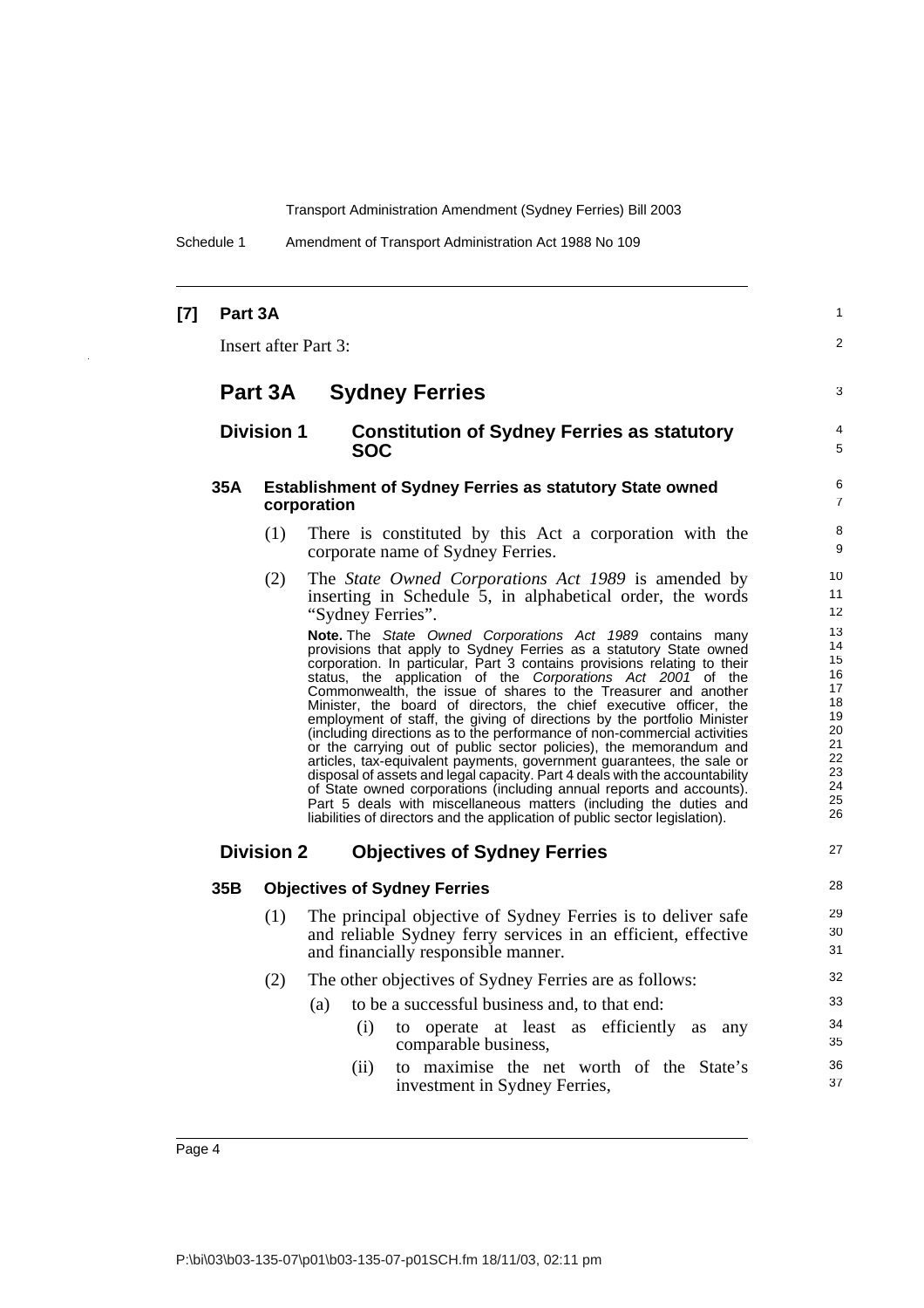### Amendment of Transport Administration Act 1988 No 109 Schedule 1

|     |                   | (b)<br>to exhibit a sense of social responsibility by having<br>regard to the interests of the community in which it<br>operates,                                                                                                                                    | $\mathbf{1}$<br>$\overline{2}$<br>3                      |
|-----|-------------------|----------------------------------------------------------------------------------------------------------------------------------------------------------------------------------------------------------------------------------------------------------------------|----------------------------------------------------------|
|     |                   | where its activities affect the environment, to conduct<br>(c)<br>its operations in compliance with the principles of<br>ecologically sustainable development contained in<br>section $6(2)$ of the <i>Protection of the Environment</i><br>Administration Act 1991, | $\overline{\mathbf{4}}$<br>5<br>6<br>$\overline{7}$<br>8 |
|     |                   | to exhibit a sense of responsibility towards regional<br>(d)<br>development and decentralisation in the way in which it<br>operates.                                                                                                                                 | 9<br>10<br>11                                            |
|     | (3)               | The other objectives of Sydney Ferries are of equal<br>importance, but are not as important as the principal objective<br>of the corporation.                                                                                                                        | 12<br>13<br>14                                           |
|     | (4)               | Section 20E of the State Owned Corporations Act 1989 does<br>not apply to Sydney Ferries.                                                                                                                                                                            | 15<br>16                                                 |
|     | <b>Division 3</b> | <b>Functions of Sydney Ferries</b>                                                                                                                                                                                                                                   | 17                                                       |
| 35C |                   | <b>Sydney ferry services</b>                                                                                                                                                                                                                                         | 18                                                       |
|     |                   |                                                                                                                                                                                                                                                                      |                                                          |
|     | (1)               | Sydney Ferries is to operate Sydney ferry services.                                                                                                                                                                                                                  | 19                                                       |
|     | (2)               | Sydney Ferries is to continue to operate the Sydney ferry<br>services which were provided by the State Transit Authority<br>immediately before the commencement of this section.                                                                                     | 20<br>21<br>22                                           |
|     | (3)               | Subsection (2) does not limit the power of Sydney Ferries:                                                                                                                                                                                                           | 23                                                       |
|     |                   | to establish any new Sydney ferry service, or<br>(a)                                                                                                                                                                                                                 | 24                                                       |
|     |                   | to alter or discontinue any of its Sydney ferry services.<br>(b)                                                                                                                                                                                                     | 25                                                       |
|     | (4)               | The operation of a ferry service by Sydney Ferries is subject<br>to the requirements of the <i>Passenger Transport Act 1990</i> .                                                                                                                                    | 26<br>27                                                 |
| 35D |                   | <b>Other transport services</b>                                                                                                                                                                                                                                      | 28                                                       |
|     |                   | Sydney Ferries may operate other transport services,<br>including bus services, whether or not in connection with its<br>ferry services.                                                                                                                             | 29<br>30<br>31                                           |
| 35E |                   | <b>Other functions of Sydney Ferries</b>                                                                                                                                                                                                                             | 32                                                       |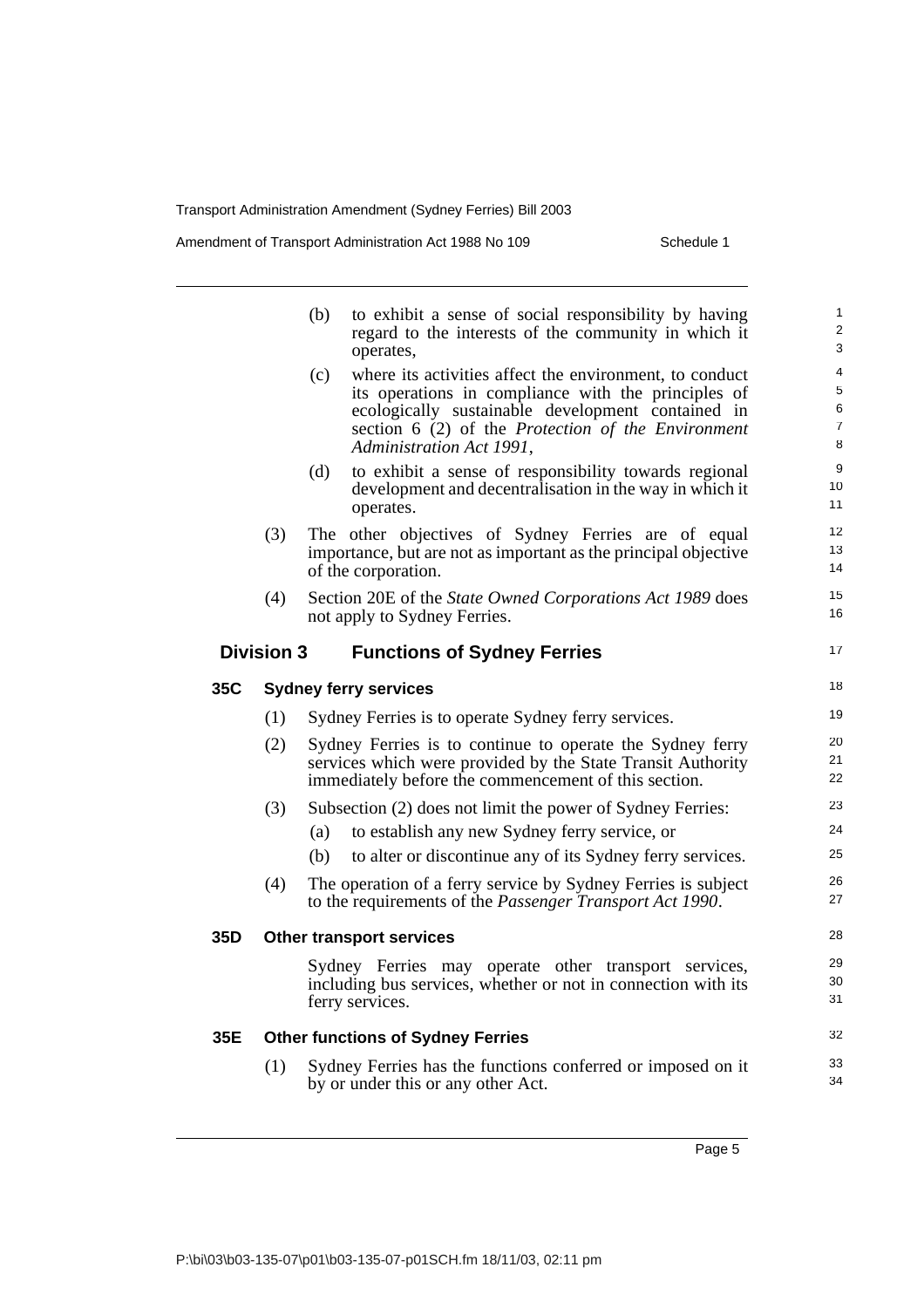|     | (2) | Sydney Ferries may:                                                                                                               | $\mathbf 1$                  |
|-----|-----|-----------------------------------------------------------------------------------------------------------------------------------|------------------------------|
|     |     | conduct any business (whether or not related to its<br>(a)                                                                        | $\overline{\mathbf{c}}$<br>3 |
|     |     | functions) that it considers will further its objectives,<br>and                                                                  | 4                            |
|     |     | (b)<br>provide facilities or services that are ancillary to or<br>incidental to its functions.                                    | 5<br>6                       |
| 35F |     | <b>Acquisition of land by Sydney Ferries</b>                                                                                      | $\overline{7}$               |
|     | (1) | Sydney Ferries may, for any purposes of Sydney Ferries,                                                                           | 8                            |
|     |     | acquire land (including an interest in land) by agreement or by                                                                   | 9<br>10                      |
|     |     | compulsory process in accordance with the <i>Land Acquisition</i><br>(Just Terms Compensation) Act 1991.                          | 11                           |
|     | (2) | The other purposes for which land may be acquired under                                                                           | 12                           |
|     |     | subsection (1) include for the purposes of a future sale, lease<br>or disposal, that is, to enable Sydney Ferries to exercise its | 13<br>14                     |
|     |     | functions in relation to land under this Act.                                                                                     | 15                           |
|     | (3) | For the purposes of the <i>Public Works Act 1912</i> , any such                                                                   | 16                           |
|     |     | acquisition of land is taken to be an authorised work and                                                                         | 17<br>18                     |
|     |     | Sydney Ferries is, in relation to that authorised work, taken to<br>be the Constructing Authority.                                | 19                           |
|     | (4) | Sydney Ferries may not give a proposed acquisition notice                                                                         | 20                           |
|     |     | under the Land Acquisition (Just Terms Compensation)<br>Act 1991 without the approval of the portfolio Minister.                  | 21<br>22                     |
|     | (5) | Any such acquisition is not void merely because it is                                                                             | 23                           |
|     |     | expressed to be for the purposes of Sydney Ferries or for the<br>purposes of this Act.                                            | 24<br>25                     |
|     | (6) | Part 3 of the <i>Public Works Act 1912</i> does not apply in respect<br>of works constructed for the purposes of this section.    | 26<br>27                     |
| 35G |     | <b>Effect of Division</b>                                                                                                         | 28                           |
|     |     | This Division does not limit the functions of Sydney Ferries                                                                      | 29                           |
|     |     | apart from this Division, but is subject to the provisions of the                                                                 | 30                           |
|     |     | State Owned Corporations Act 1989, this Act and any other<br>Act or law.                                                          | 31<br>32                     |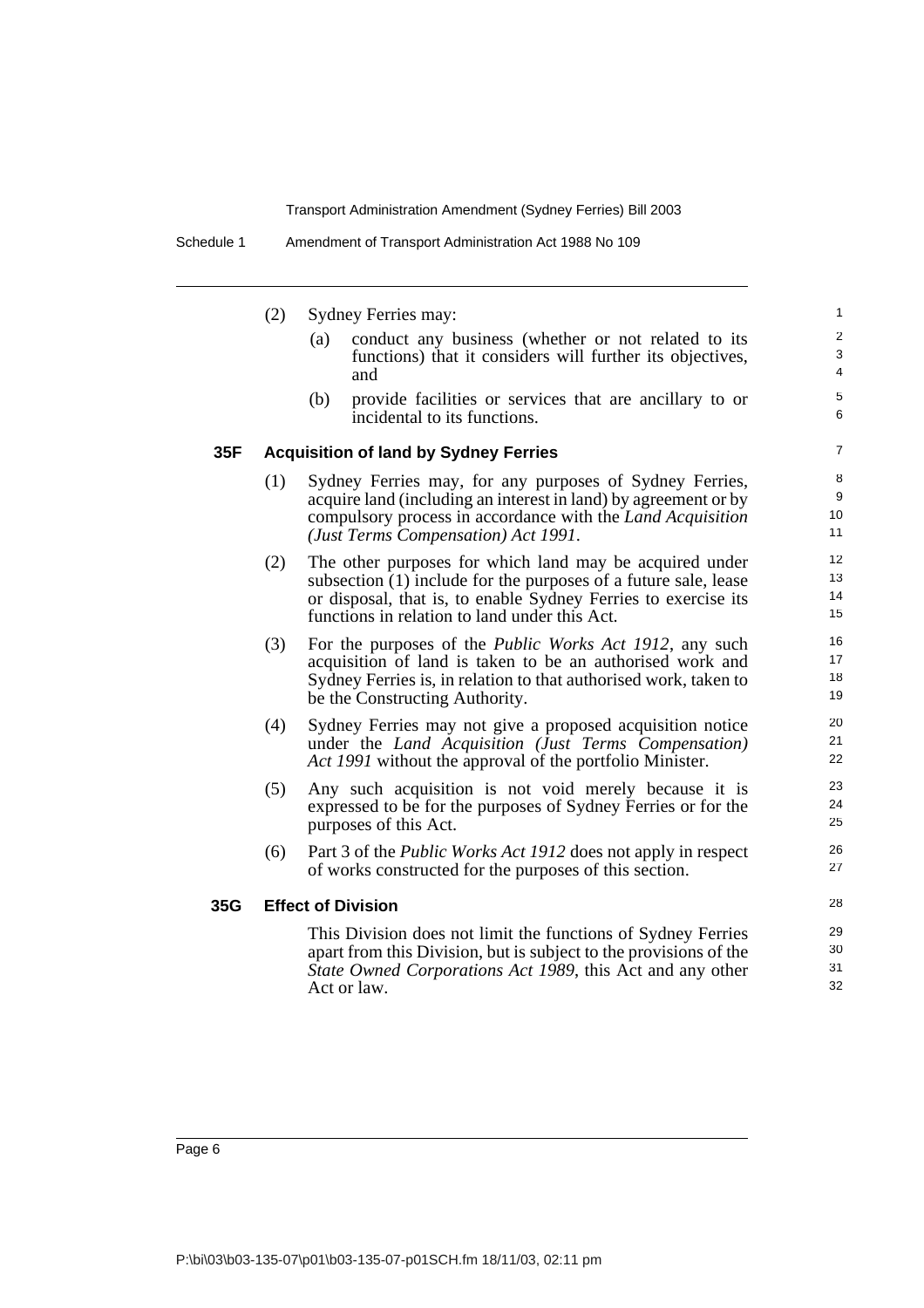Amendment of Transport Administration Act 1988 No 109 Schedule 1

|     | <b>Division 4</b> | <b>Management of Sydney Ferries</b>                                                                                                                                                                                                                                                                                  | 1                          |
|-----|-------------------|----------------------------------------------------------------------------------------------------------------------------------------------------------------------------------------------------------------------------------------------------------------------------------------------------------------------|----------------------------|
| 35H |                   | <b>Board of directors of Sydney Ferries</b>                                                                                                                                                                                                                                                                          | $\overline{c}$             |
|     | (1)               | The board of directors of Sydney Ferries is to be appointed by<br>the voting shareholders. The voting shareholders are to<br>consult with the portfolio Minister on the persons<br>recommended for appointment as directors.                                                                                         | 3<br>4<br>5<br>6           |
|     | (2)               | The board is to consist of not fewer than 3 and not more than<br>7 directors.                                                                                                                                                                                                                                        | 7<br>8                     |
|     | (3)               | One director of the board is to be a person recommended by a<br>selection committee comprising:                                                                                                                                                                                                                      | 9<br>10                    |
|     |                   | 2 persons nominated by the portfolio Minister, and<br>(a)                                                                                                                                                                                                                                                            | 11                         |
|     |                   | (b)<br>2 persons nominated by the Labor Council of New<br>South Wales,                                                                                                                                                                                                                                               | 12<br>13                   |
|     |                   | being a person selected by the committee from a panel of<br>3 persons nominated by the Labor Council.                                                                                                                                                                                                                | 14<br>15                   |
|     | (4)               | The members of the selection committee and the nominees of<br>the Labor Council for the panel are to be representatives of<br>industrial organisations of employees that have members<br>employed in the public sector of the ferry service industry.                                                                | 16<br>17<br>18<br>19       |
|     | (5)               | The procedures for constituting a selection committee for the<br>purposes of subsection (3), for making nominations and for<br>determining other matters relating to the selection process are<br>to be determined by the regulations or (subject to the<br>regulations) by the voting shareholders.                 | 20<br>21<br>22<br>23<br>24 |
|     | (6)               | The other directors of the board must each or together have<br>such expertise (including maritime safety expertise and<br>expertise in vessel operations) as the voting shareholders,<br>after consultation with the portfolio Minister, consider<br>necessary in order to realise the objectives of Sydney Ferries. | 25<br>26<br>27<br>28<br>29 |
|     | (7)               | Subject to subsection (8), section 20J of and Schedule 8 to the<br>State Owned Corporations Act 1989 have effect with respect<br>to the board of Sydney Ferries and its constitution and<br>procedure.                                                                                                               | 30<br>31<br>32<br>33       |
|     | (8)               | Section 20J $(2)$ , $(3)$ and $(4)$ of, and clause 4 of Schedule 8 to,<br>the State Owned Corporations Act 1989 do not apply with<br>respect to the board of Sydney Ferries.                                                                                                                                         | 34<br>35<br>36             |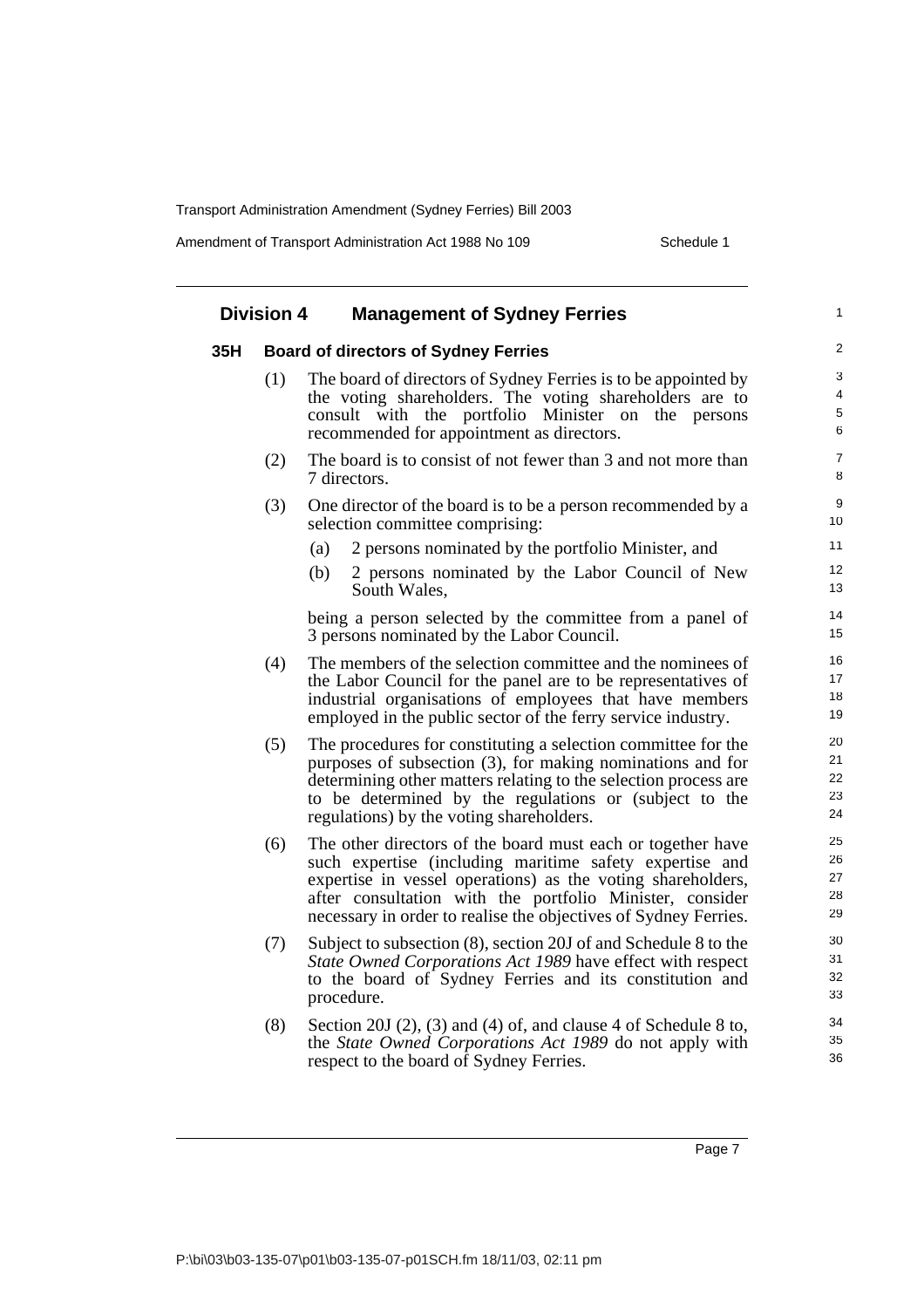#### **35I Chief executive officer** (1) The chief executive officer of Sydney Ferries is to be appointed by the board of Sydney Ferries after consultation with the voting shareholders and the portfolio Minister. (2) The chief executive officer is to hold office for the period (not exceeding 5 years) that is specified in the chief executive officer's instrument of appointment. (3) The board may remove a person from office as chief executive officer, at any time, for any or no reason and without notice, but only after consultation with the voting shareholders and the portfolio Minister. (4) The chief executive officer is entitled to be paid such remuneration (including travelling and subsistence allowances) as the board may determine after consultation with the voting shareholders. (5) The board may, after consultation with the voting shareholders, fix the conditions of employment of the chief executive officer in so far as they are not fixed by or under any other Act or law. (6) The contract of employment of the chief executive officer must include performance criteria for the purpose of reviews of the chief executive officer's performance. (7) The board must require the chief executive officer to enter into a performance agreement and must review the chief executive officer's performance at least annually. (8) The *Public Sector Employment and Management Act 2002* (Chapter 5 included) does not apply to the chief executive officer. (9) The provisions of section 20K (2) and (4) of, and Schedule 9 to, the *State Owned Corporations Act 1989* do not apply to or in respect of the chief executive officer. (10) The provisions of this section are in addition to and (except to the extent to which this section provides) do not derogate from the provisions of the *State Owned Corporations Act 1989*. 1 2 3 4 5 6 7 8 9 10 11 12 13 14 15 16 17 18 19 20 21 22 23 24 25 26 27 28 29 30 31 32 33 34 35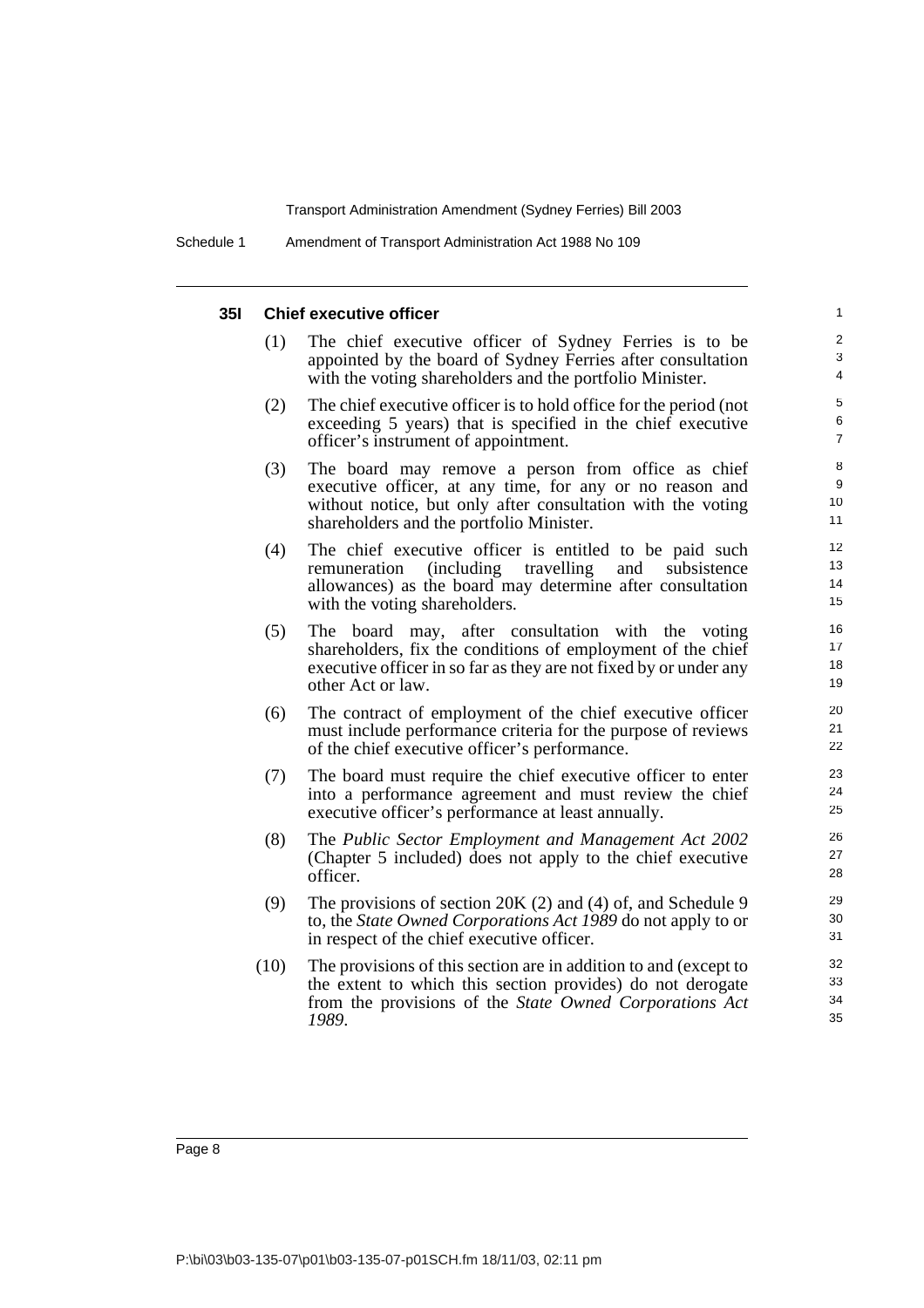| 35J |     | Acting chief executive officer                                                                                                                                                                                               | $\mathbf{1}$                           |
|-----|-----|------------------------------------------------------------------------------------------------------------------------------------------------------------------------------------------------------------------------------|----------------------------------------|
|     | (1) | The board of Sydney Ferries may, from time to time, appoint<br>a person to act in the office of chief executive officer during<br>the illness or absence of the chief executive officer of Sydney<br>Ferries.                | $\overline{\mathbf{c}}$<br>3<br>4<br>5 |
|     | (2) | The board may remove a person from office as acting chief<br>executive officer, at any time, for any or no reason and<br>without notice.                                                                                     | 6<br>$\overline{7}$<br>8               |
|     | (3) | A person, while acting in the office of chief executive officer:                                                                                                                                                             | 9                                      |
|     |     | has all the functions of the chief executive officer and is<br>(a)<br>taken to be the chief executive officer, and                                                                                                           | 10<br>11                               |
|     |     | is entitled to be paid such remuneration (including<br>(b)<br>travelling and subsistence allowances) as the board may<br>determine.                                                                                          | 12<br>13<br>14                         |
|     | (4) | For the purposes of this section, a vacancy in the office of<br>chief executive officer is regarded as an absence from office<br>of the chief executive officer.                                                             | 15<br>16<br>17                         |
|     | (5) | The board is not to appoint a person to act in the office of chief<br>executive officer during any vacancy in that office without the<br>concurrence of the voting shareholders and the portfolio<br>Minister.               | 18<br>19<br>20<br>21                   |
|     | (6) | The provisions of this section are in addition to and (except to<br>the extent to which this section provides) do not derogate<br>from the provisions of the State Owned Corporations Act<br>1989.                           | 22<br>23<br>24<br>25                   |
| 35K |     | <b>Ministerial directions</b>                                                                                                                                                                                                | 26                                     |
|     | (1) | The Minister may give the board of Sydney Ferries a written<br>direction in relation to Sydney Ferries' functions if the<br>Minister decides that this action is warranted on grounds<br>involving urgency or public safety. | 27<br>28<br>29<br>30                   |
|     | (2) | The board of directors and the chief executive officer of<br>Sydney Ferries must ensure that Sydney Ferries complies<br>with any such direction.                                                                             | 31<br>32<br>33                         |
|     | (3) | Section 20P $(4)$ – $(6)$ of the State Owned Corporations<br>Act 1989 apply to a direction given under this section in the<br>same way as they apply to a direction given under section 20P<br>of that Act.                  | 34<br>35<br>36<br>37                   |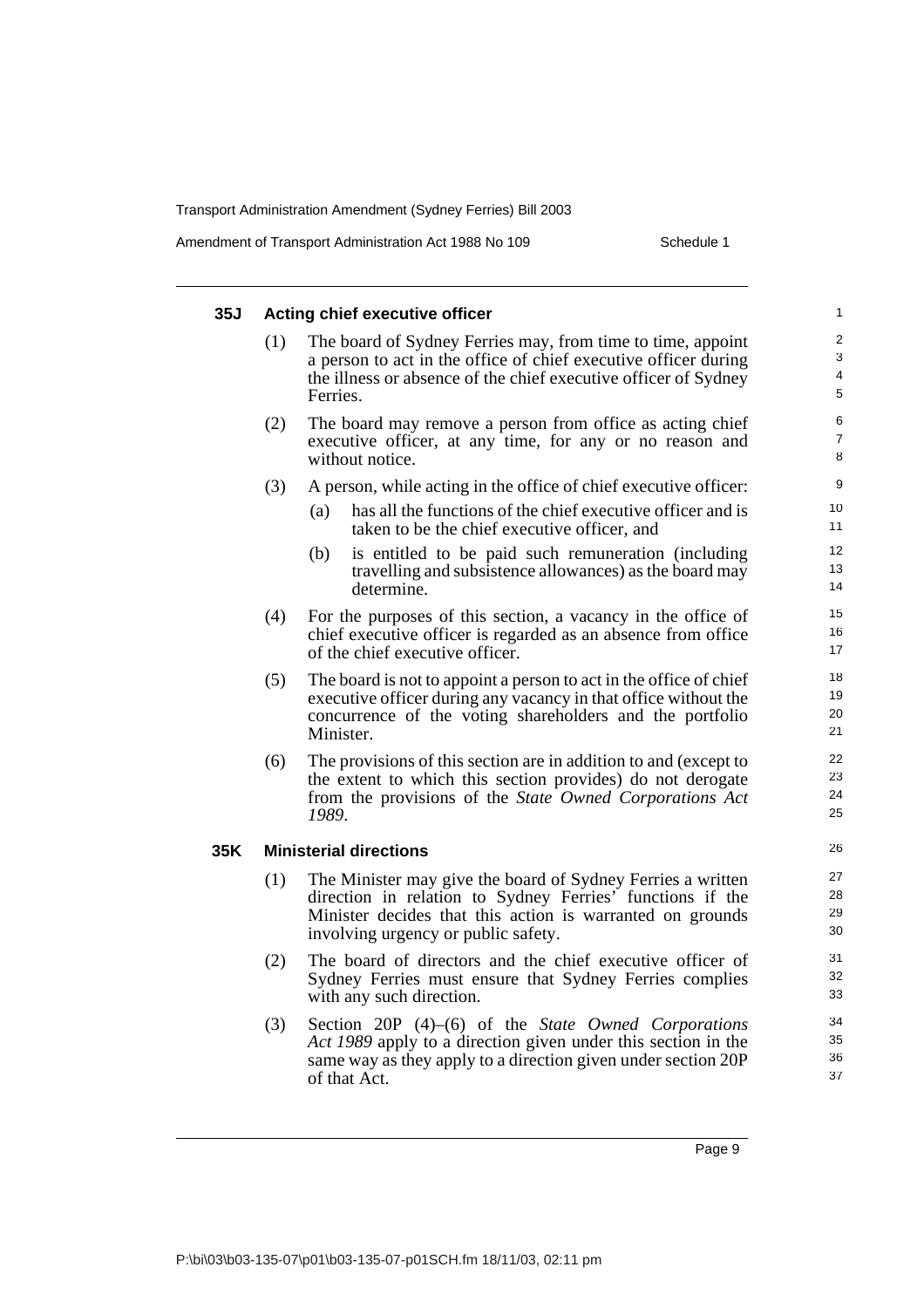|     | (4)               | If the Minister considers that compliance with the direction<br>may cause a significant variation in the approved financial                           | $\mathbf{1}$<br>2 |
|-----|-------------------|-------------------------------------------------------------------------------------------------------------------------------------------------------|-------------------|
|     |                   | outcomes of Sydney Ferries, the direction must be given in<br>consultation with the Treasurer.                                                        | 3<br>4            |
|     | (5)               | The Minister's power to give directions to Sydney Ferries                                                                                             | 5                 |
|     |                   | under this section is in addition to any power of the Minister                                                                                        | 6                 |
|     |                   | to give directions under section 20N, 20O or 20P of the State                                                                                         | $\boldsymbol{7}$  |
|     |                   | Owned Corporations Act 1989. Except as provided by                                                                                                    | 8<br>9            |
|     |                   | subsection (3), those sections of that Act do not apply to a                                                                                          | 10                |
|     |                   | direction of the Minister if the direction states that it is being<br>given under this section.                                                       | 11                |
|     | <b>Division 5</b> | <b>General</b>                                                                                                                                        | 12                |
| 35L |                   | <b>Foundation charter of Sydney Ferries</b>                                                                                                           | 13                |
|     |                   | For the purposes of the State Owned Corporations Act 1989,                                                                                            | 14                |
|     |                   | the foundation charter of Sydney Ferries is this Part of this                                                                                         | 15                |
|     |                   | Act (but not the remainder of this Act).                                                                                                              | 16                |
|     |                   | Note. Section 3 of the State Owned Corporations Act 1989 defines the<br>foundation charter of a statutory SOC as the whole of any Act by which        | 17<br>18          |
|     |                   | a SOC is established for the purposes of the SOC Act and, in particular,                                                                              | 19                |
|     |                   | for the purpose of the provisions relating to the legal capacity of statutory<br>SOCs and assumptions that they have complied with that Act and their | 20<br>21          |
|     |                   | foundation charter.                                                                                                                                   | 22                |
| 35M |                   | <b>Restrictions relating to shareholdings</b>                                                                                                         | 23                |
|     | (1)               | The portfolio Minister of Sydney Ferries must not be, and is                                                                                          | 24                |
|     |                   | not eligible for nomination as, a shareholder of Sydney                                                                                               | 25                |
|     |                   | Ferries. However, the portfolio Minister may attend meetings<br>of the shareholders of Sydney Ferries.                                                | 26<br>27          |
|     | (2)               | Shares in Sydney Ferries may not be sold or otherwise                                                                                                 | 28                |
|     |                   | disposed of except to eligible Ministers.                                                                                                             | 29                |
| 35N |                   | <b>Dividends and tax-equivalents</b>                                                                                                                  | 30                |
|     | (1)               | Section 20S of the State Owned Corporations Act 1989 does<br>not apply to Sydney Ferries.                                                             | 31<br>32          |
|     | (2)               | The Treasurer may, by notice in writing to Sydney Ferries,                                                                                            | 33                |
|     |                   | suspend the obligation of Sydney Ferries, or any subsidiary of                                                                                        | 34                |
|     |                   | Sydney Ferries, to pay amounts under section 20T of the State                                                                                         | 35                |
|     |                   | Owned Corporations Act 1989, either generally or for a<br>specified period.                                                                           | 36<br>37          |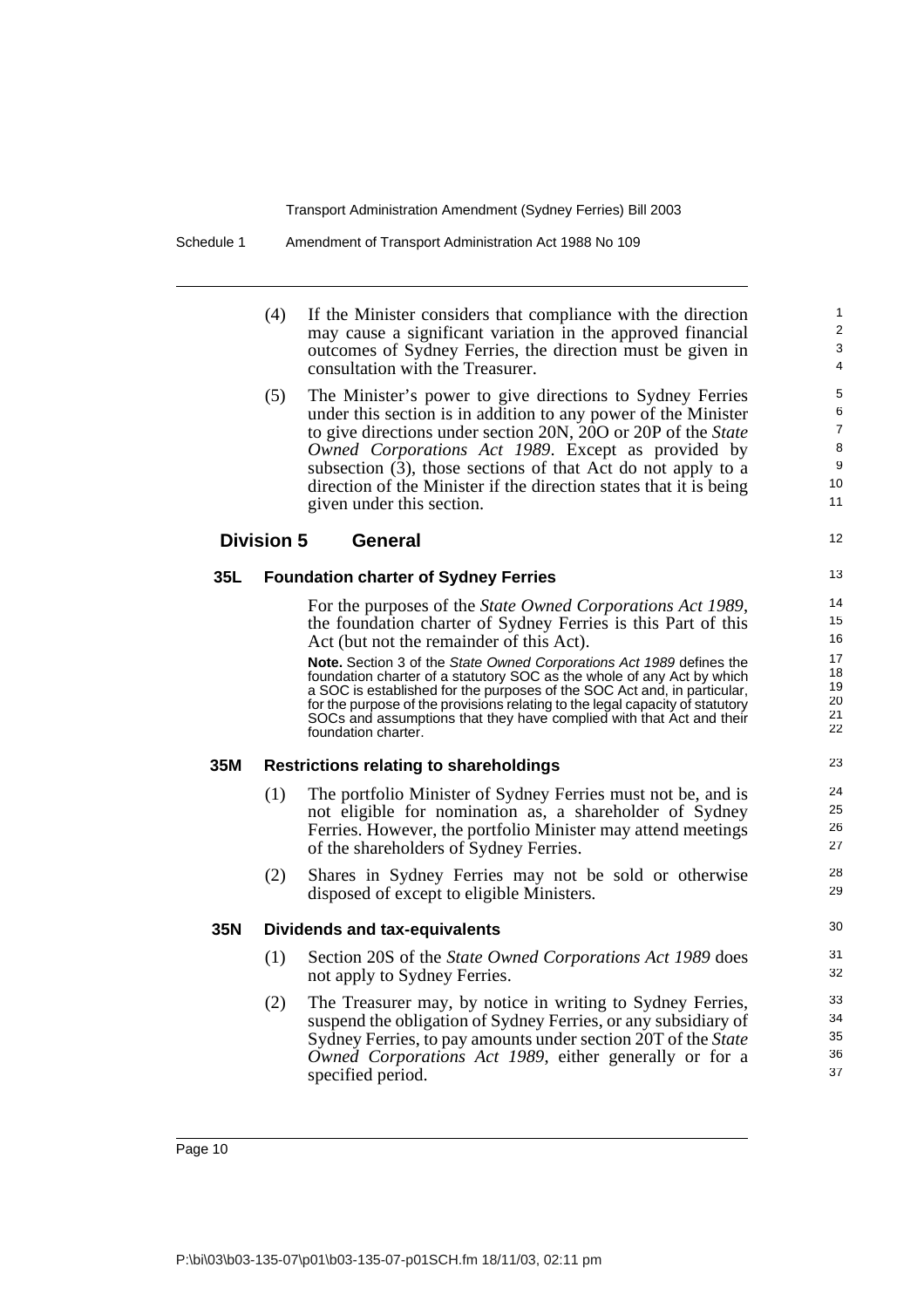Amendment of Transport Administration Act 1988 No 109 Schedule 1

|     | (3) | A suspension under subsection (2) may be subject to<br>conditions and may be revoked or varied by the Treasurer.                                                                                                                                        | $\mathbf{1}$<br>$\overline{2}$ |  |  |  |
|-----|-----|---------------------------------------------------------------------------------------------------------------------------------------------------------------------------------------------------------------------------------------------------------|--------------------------------|--|--|--|
| 35O |     | <b>Statement of corporate intent</b>                                                                                                                                                                                                                    | 3                              |  |  |  |
|     | (1) | The board of Sydney Ferries must prepare and submit to the<br>voting shareholders and portfolio Minister a draft written<br>statement of corporate intent not later than one month after the<br>commencement of each financial year of the corporation. |                                |  |  |  |
|     | (2) | The statement of corporate intent must include:                                                                                                                                                                                                         | 8                              |  |  |  |
|     |     | performance benchmarks for the ferry services<br>(a)<br>provided by Sydney Ferries, as agreed by the board and<br>the portfolio Minister, and included in a performance<br>agreement between the Minister and Sydney Ferries,<br>and                    | 9<br>10<br>11<br>12<br>13      |  |  |  |
|     |     | financial and any other performance benchmarks, as<br>(b)<br>agreed by the board and the voting shareholders after<br>consultation with the portfolio Minister.                                                                                         | 14<br>15<br>16                 |  |  |  |
|     | (3) | The board must consider any comments on the draft statement<br>of corporate intent that are made to it by the voting<br>shareholders or the portfolio Minister within 2 months after<br>the commencement of the financial year of Sydney Ferries.       | 17<br>18<br>19<br>20           |  |  |  |
|     | (4) | The board must consult in good faith with the voting<br>and the portfolio Minister following<br>shareholders<br>communication to it of the comments, make such changes to<br>the statement:                                                             | 21<br>22<br>23<br>24           |  |  |  |
|     |     | in relation to the performance benchmarks agreed under<br>(a)<br>subsection $(2)$ (a) (the <i>ferry service performance</i><br><b>benchmarks</b> ), as are agreed between the board and the<br>portfolio Minister, and                                  | 25<br>26<br>27<br>28           |  |  |  |
|     |     | in relation to the remainder of the statement, as are<br>(b)<br>agreed between the board and the voting shareholders,                                                                                                                                   | 29<br>30                       |  |  |  |
|     |     | and deliver the completed written statement to the voting<br>shareholders and portfolio Minister within 3 months after the<br>commencement of the financial year.                                                                                       | 31<br>32<br>33                 |  |  |  |
|     | (5) | The statement may not, before it is laid before both Houses of<br>Parliament, be published or made available to the public<br>without the prior approval of the board and the voting<br>shareholders.                                                   | 34<br>35<br>36<br>37           |  |  |  |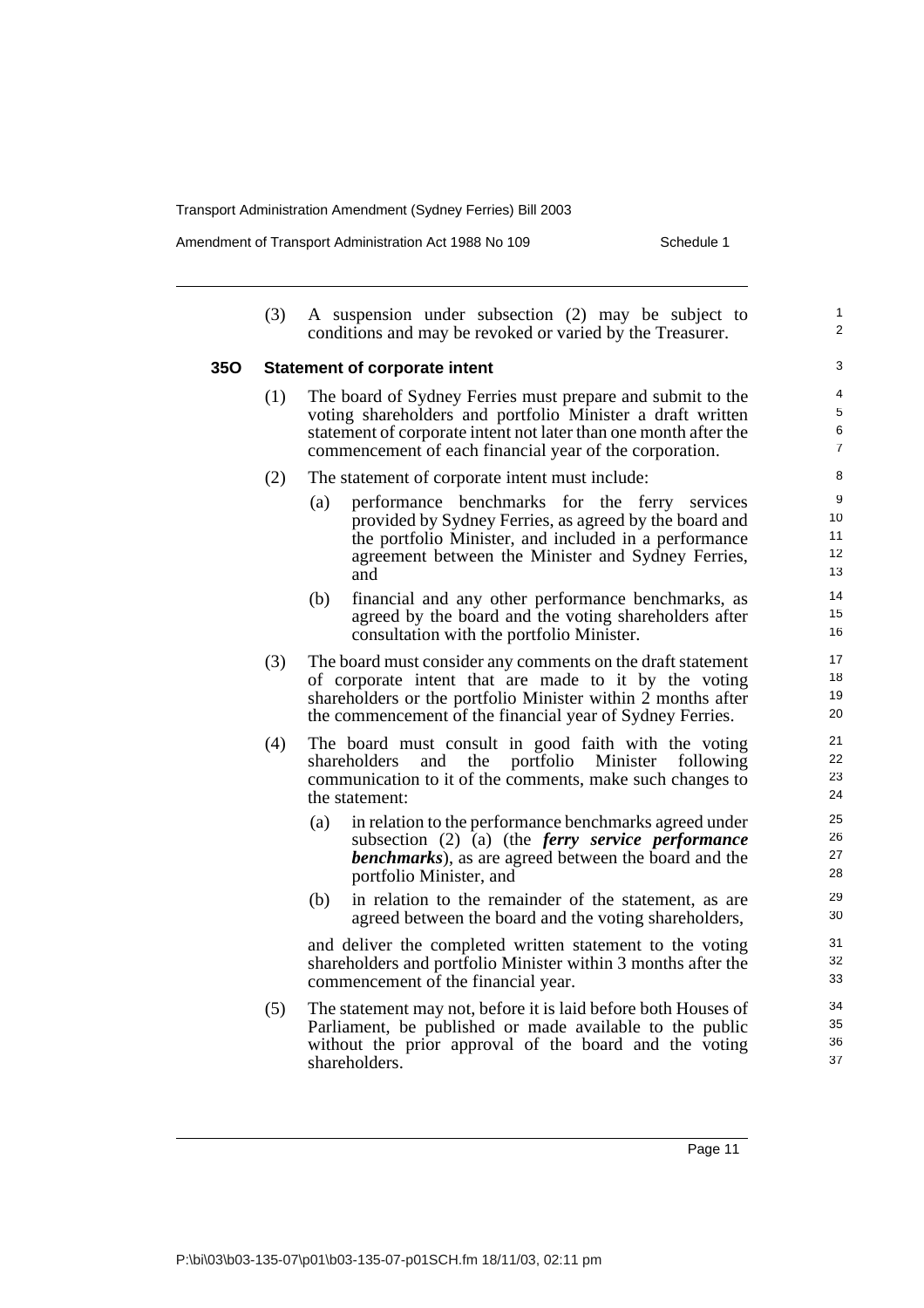(6) The statement, other than the ferry service performance benchmarks, may be modified at any time by the board with the agreement of the voting shareholders after consultation with the portfolio Minister.

- (7) The ferry service performance benchmarks may be modified at any time by the board with the agreement of the portfolio Minister after consultation with the Independent Transport Safety and Reliability Regulator.
- (8) If the board, by written notice to the voting shareholders and the portfolio Minister, proposes a modification of the statement (other than the ferry service performance benchmarks), the board may, within 14 days, make the modification unless the voting shareholders, by written notice to the board, direct the board not to make it.
- (9) The voting shareholders may, from time to time, by written notice to the board, direct the board to include in, or omit from, a statement of corporate intent any specified matters, other than matters relating to the ferry service performance benchmarks.
- (10) Before giving a direction under this section, the voting shareholders are to consult with the portfolio Minister and the board as to the matters to be referred to in the notice.
- (11) Sydney Ferries is required to comply with any such direction.
- (12) At any particular time, the statement of corporate intent for Sydney Ferries is the completed statement, with any modifications or deletions made in accordance with this section or Part 4 of the *State Owned Corporations Act 1989*.
- (13) The *State Owned Corporations Act 1989* (other than section 21 of that Act) applies to a statement of corporate intent for Sydney Ferries in the same way that it applies to a statement of corporate intent under that Act.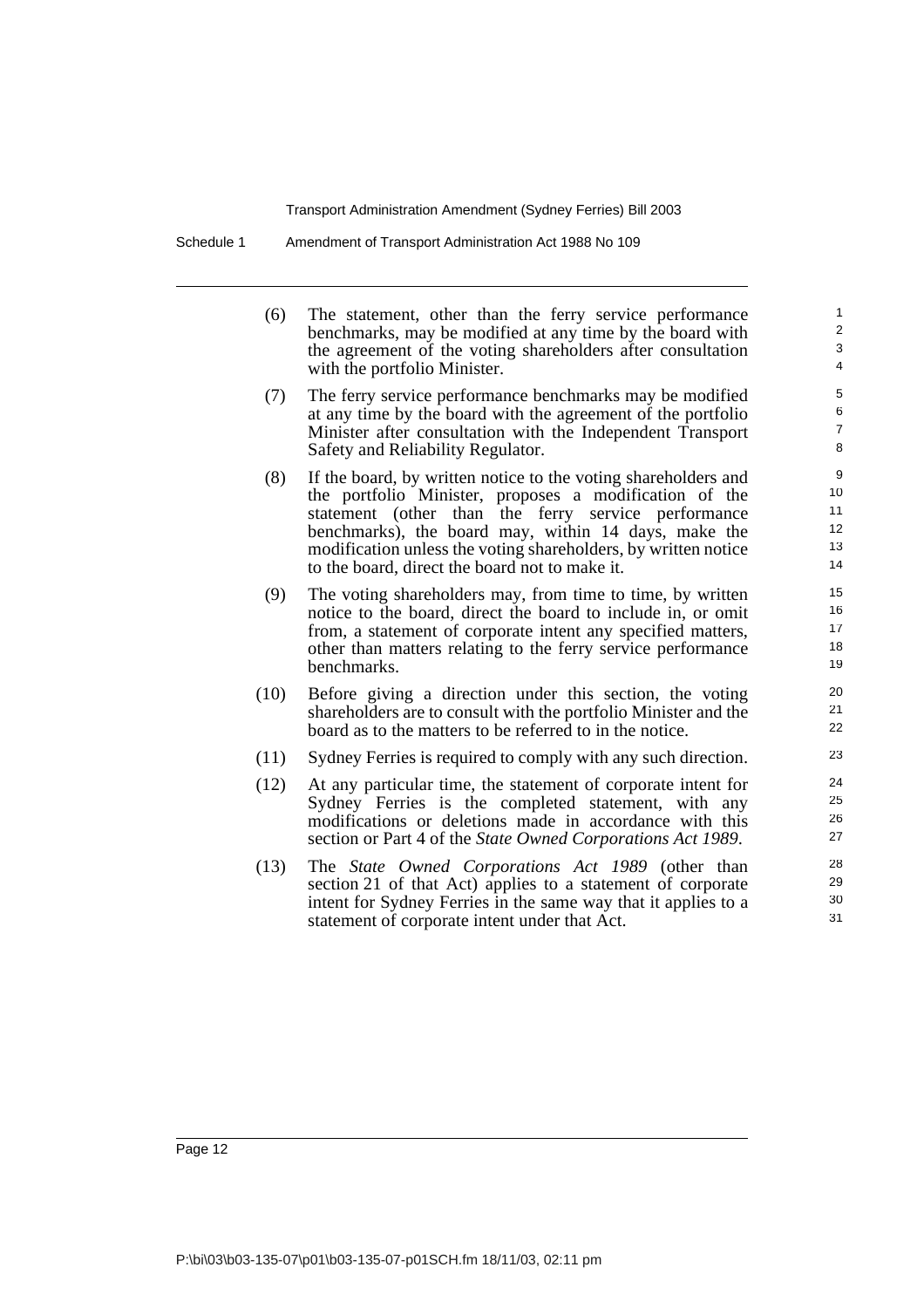Amendment of Transport Administration Act 1988 No 109 Schedule 1

 $\ddot{\phantom{a}}$ 

|        | 35P |     | <b>Payments to Sydney Ferries</b>                                                                                                                                                                                                                                                                                                                                                                                                   | 1                                                     |
|--------|-----|-----|-------------------------------------------------------------------------------------------------------------------------------------------------------------------------------------------------------------------------------------------------------------------------------------------------------------------------------------------------------------------------------------------------------------------------------------|-------------------------------------------------------|
|        |     |     | All fines and penalties recovered for offences under the<br>regulations under section 104, or under regulations under<br>section 63 of the <i>Passenger Transport Act 1990</i> in connection<br>with ferry services operated by Sydney Ferries (but only if<br>proceedings or penalty notices for the offences were instituted<br>or issued by Sydney Ferries or an employee of Sydney<br>Ferries), must be paid to Sydney Ferries. | $\overline{\mathbf{c}}$<br>3<br>4<br>5<br>6<br>7<br>8 |
|        | 35Q |     | <b>Appeals to Transport Appeal Boards</b>                                                                                                                                                                                                                                                                                                                                                                                           | 9                                                     |
|        |     | (1) | Regulations made under section 20M of the State Owned<br>Corporations Act 1989 with respect to the staff of Sydney<br>Ferries may provide for appeals by members of staff in<br>connection with their employment to a Transport Appeal<br>Board constituted under the Transport Appeal Boards<br>Act 1980.                                                                                                                          | 10<br>11<br>12<br>13<br>14<br>15                      |
|        |     | (2) | This section does not limit the operation of section 20M of the<br>State Owned Corporations Act 1989.                                                                                                                                                                                                                                                                                                                               | 16<br>17                                              |
| [8]    |     |     | Section 38 Functions of ensuring provision of appropriate<br>passenger services                                                                                                                                                                                                                                                                                                                                                     | 18<br>19                                              |
|        |     |     | Insert "or Sydney Ferries" after "State Transit Authority" in section 38 (3).                                                                                                                                                                                                                                                                                                                                                       | 20                                                    |
| [9]    |     |     | Section 42A Definitions [as inserted by the Transport Legislation<br>Amendment (Safety and Reliability) Act 2003]                                                                                                                                                                                                                                                                                                                   | 21<br>22                                              |
|        |     |     | Insert after paragraph (b) of the definition of <i>transport authority</i> :                                                                                                                                                                                                                                                                                                                                                        | 23                                                    |
|        |     |     | (b1)<br>Sydney Ferries, or                                                                                                                                                                                                                                                                                                                                                                                                          | 24                                                    |
| $[10]$ |     |     | <b>Section 74 Payments into State Transit Authority Fund</b>                                                                                                                                                                                                                                                                                                                                                                        | 25                                                    |
|        |     |     | Omit "bus or ferry services" from section 74 (c).                                                                                                                                                                                                                                                                                                                                                                                   | 26                                                    |
|        |     |     | Insert instead "bus services or Newcastle ferry services".                                                                                                                                                                                                                                                                                                                                                                          | 27                                                    |
| $[11]$ |     |     | Part 8, Division 5, heading                                                                                                                                                                                                                                                                                                                                                                                                         | 28                                                    |
|        |     |     | Insert ", Sydney Ferries" before "and State Transit Authority".                                                                                                                                                                                                                                                                                                                                                                     | 29                                                    |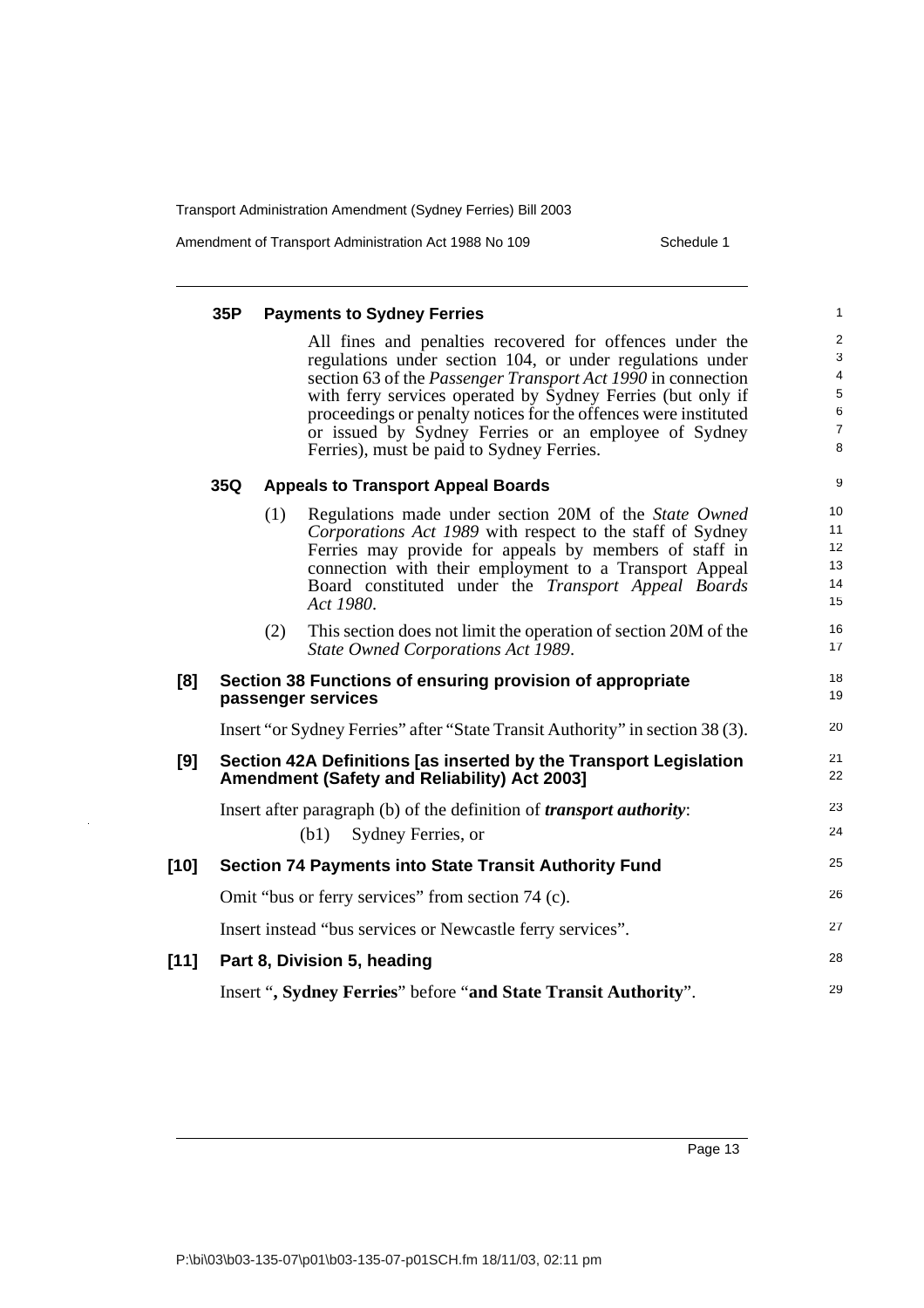Schedule 1 Amendment of Transport Administration Act 1988 No 109

| $[12]$ |      |                       | Section 84 Definitions [as amended by the Transport<br><b>Administration Amendment (Rail Agencies) Act 2003]</b>                                                                                                           | 1<br>2                   |
|--------|------|-----------------------|----------------------------------------------------------------------------------------------------------------------------------------------------------------------------------------------------------------------------|--------------------------|
|        |      | of <b>Authority</b> . | Insert ", Sydney Ferries" after "State Transit Authority" in the definition                                                                                                                                                | 3<br>4                   |
| $[13]$ |      |                       | <b>Section 85 Orders fixing charges</b>                                                                                                                                                                                    | 5                        |
|        |      |                       | Insert after section 85 (2):                                                                                                                                                                                               | 6                        |
|        |      | (2A)                  | The charges to be demanded by Sydney Ferries in respect of<br>its ferry services or for any other purpose are to be as from<br>time to time determined by order made by Sydney Ferries.                                    | $\overline{7}$<br>8<br>9 |
| $[14]$ |      |                       | Section 103 Inquiries into bus or ferry accidents                                                                                                                                                                          | 10                       |
|        |      | occurring.            | Insert "or Sydney Ferries" after "State Transit Authority" wherever                                                                                                                                                        | 11<br>12                 |
| $[15]$ |      |                       | Part 9, Division 3A                                                                                                                                                                                                        | 13                       |
|        |      |                       | <b>Insert after Division 3:</b>                                                                                                                                                                                            | 14                       |
|        |      | <b>Division 3A</b>    | <b>Miscellaneous provisions relating to Sydney</b><br><b>Ferries</b>                                                                                                                                                       | 15<br>16                 |
|        | 106B |                       | <b>Sydney Ferries not a common carrier</b>                                                                                                                                                                                 | 17                       |
|        |      | (1)                   | Sydney Ferries is not a common carrier.                                                                                                                                                                                    | 18                       |
|        |      | (2)                   | Subsection (1) does not affect any contract or arrangement for<br>the carriage of passengers between Sydney Ferries and any<br>other person in which Sydney Ferries accepts the risk and<br>liability of a common carrier. | 19<br>20<br>21<br>22     |
|        | 106C |                       | <b>Regulations relating to Sydney ferry services</b>                                                                                                                                                                       | 23                       |
|        |      | (1)                   | The regulations may make provision for or with respect to<br>ferry services provided by Sydney Ferries.                                                                                                                    | 24<br>25                 |
|        |      | (2)                   | In particular, the regulations may make provision for or with<br>respect to the following matters:                                                                                                                         | 26<br>27                 |
|        |      |                       | (a)<br>the terms and conditions on which passengers are<br>carried,                                                                                                                                                        | 28<br>29                 |
|        |      |                       | the use of and access to facilities or property owned by<br>(b)<br>or under the control of Sydney Ferries,                                                                                                                 | 30<br>31                 |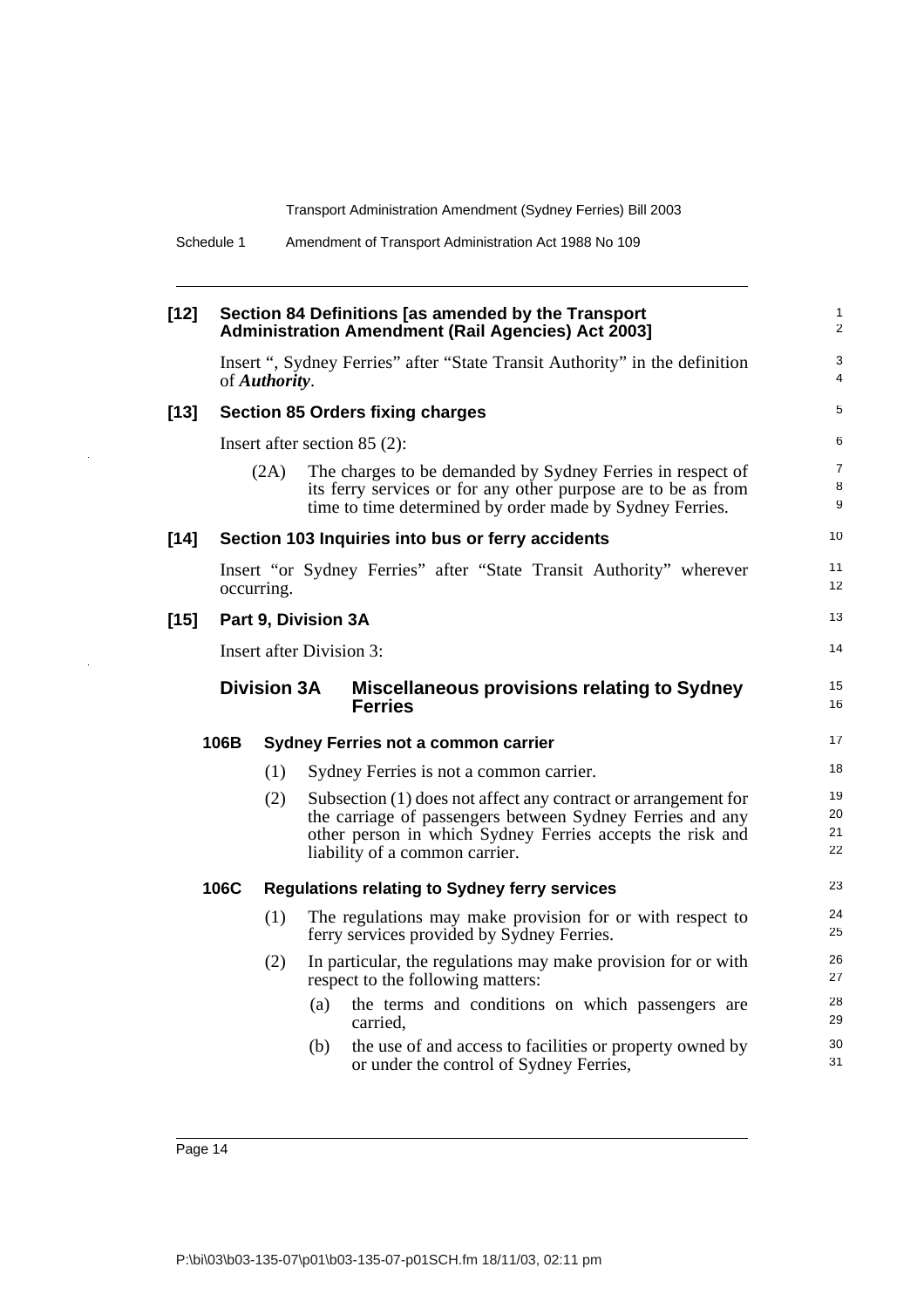$\hat{\mathcal{F}}$ 

|        |      |     | (c)                   | the protection and preservation of facilities or property<br>owned by or under the control of Sydney Ferries,                                                                                                                                                        | $\mathbf{1}$<br>$\overline{2}$ |
|--------|------|-----|-----------------------|----------------------------------------------------------------------------------------------------------------------------------------------------------------------------------------------------------------------------------------------------------------------|--------------------------------|
|        |      |     | (d)                   | security, safety and order on ferries,                                                                                                                                                                                                                               | 3                              |
|        |      |     | (e)                   | the sale or other disposal of unclaimed goods and<br>luggage in the possession of Sydney Ferries and the<br>disposal of the proceeds of any such sale,                                                                                                               | 4<br>5<br>6                    |
|        |      |     | (f)                   | the standing or parking of vehicles on land vested in<br>Sydney Ferries.                                                                                                                                                                                             | $\overline{7}$<br>8            |
|        | 106D |     | <b>Sydney Ferries</b> | Transfer of certain assets, rights and liabilities of STA to                                                                                                                                                                                                         | 9<br>10 <sup>°</sup>           |
|        |      | (1) |                       | The Minister may, by order in writing, direct that the assets,<br>rights and liabilities of the State Transit Authority, or any<br>subsidiary of the Authority, that are specified or referred to in<br>the order, be transferred to Sydney Ferries or to the Crown. | 11<br>12<br>13<br>14           |
|        |      | (2) |                       | An order under this section may be subject to specified terms<br>and conditions.                                                                                                                                                                                     | 15<br>16                       |
|        |      | (3) |                       | Schedule 4 applies to the transfer of assets, rights and<br>liabilities under this section.                                                                                                                                                                          | 17<br>18                       |
|        |      | (4) |                       | Words and expressions used in this section have the same<br>meanings as they have in Schedule 4.                                                                                                                                                                     | 19<br>20                       |
| [16]   |      |     |                       | Section 107 Definition of "transport authority" [as amended by the<br><b>Transport Administration Amendment (Rail Agencies) Act 2003]</b>                                                                                                                            | 21<br>22                       |
|        |      |     |                       | Insert after section $107(2)$ :                                                                                                                                                                                                                                      | 23                             |
|        |      | (3) |                       | In sections 111, 113 and 115, a reference to a transport<br>authority includes a reference to Sydney Ferries.                                                                                                                                                        | 24<br>25                       |
| $[17]$ |      |     | Authority's land      | Section 116 Liability of vehicle owner for parking offences on                                                                                                                                                                                                       | 26<br>27                       |
|        |      |     |                       | Insert ", Sydney Ferries" before "or the State Transit Authority" in the<br>definition of <i>parking offence</i> in section 116 $(7)$ .                                                                                                                              | 28<br>29                       |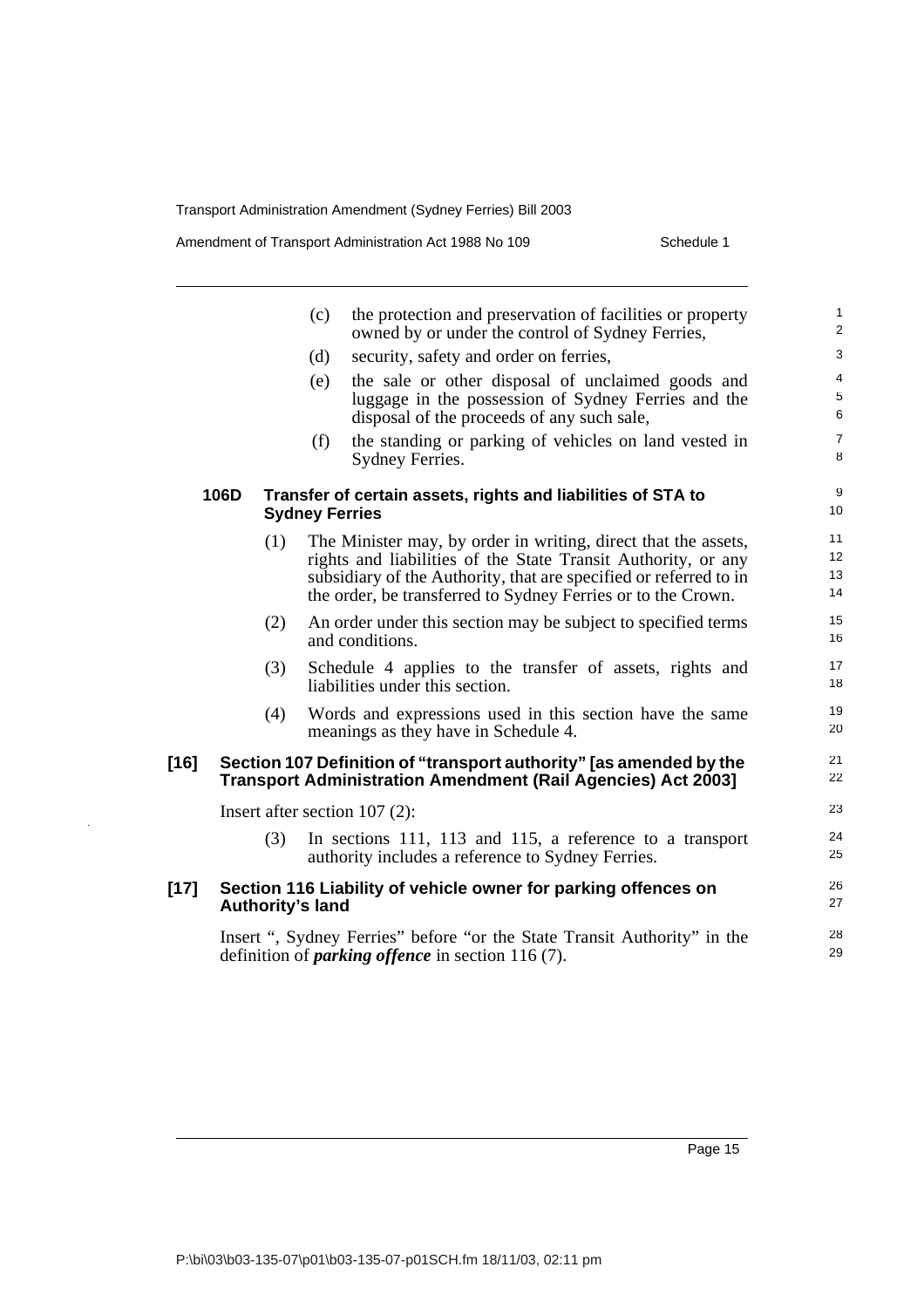7

8 9 10

11

12

13 14 15

Schedule 1 Amendment of Transport Administration Act 1988 No 109

| $[18]$ | Schedule 4 Transfer of assets, rights and liabilities                                                                                                                                     |  |  |  |
|--------|-------------------------------------------------------------------------------------------------------------------------------------------------------------------------------------------|--|--|--|
|        | Insert after clause $2(1)(d)$ :                                                                                                                                                           |  |  |  |
|        | an order under section 106D transferring assets, rights<br>(d1)<br>or liabilities of the State Transit Authority, or a<br>subsidiary of the Authority, to Sydney Ferries or the<br>Crown, |  |  |  |
| [19]   | <b>Schedule 7 Savings, transitional and other provisions</b>                                                                                                                              |  |  |  |
|        | Insert at the end of clause $2(1)$ :                                                                                                                                                      |  |  |  |
|        | Transport Administration Amendment (Sydney Ferries)<br>Act 2003                                                                                                                           |  |  |  |
| [20]   | <b>Schedule 7</b>                                                                                                                                                                         |  |  |  |
|        | Insert in appropriate order with appropriate Part and clause numbers:                                                                                                                     |  |  |  |
|        | <b>Part</b><br>Provisions consequent on enactment of<br><b>Transport Administration Amendment</b><br>(Sydney Ferries) Act 2003                                                            |  |  |  |
|        | <b>Definition</b>                                                                                                                                                                         |  |  |  |
|        | In this Part:                                                                                                                                                                             |  |  |  |
|        | the amending Act means the Transport Administration<br>Amendment (Sydney Ferries) Act 2003.                                                                                               |  |  |  |
|        | Sydney Ferries may act as agent of STA                                                                                                                                                    |  |  |  |

For the purposes of giving effect to a transfer of assets, rights or liabilities to Sydney Ferries under this Act (as amended by the amending Act) Sydney Ferries may act as the agent of the State Transit Authority.

#### **STA may enter into arrangements for joint facilities and other matters**

(1) For the purposes of giving effect to the amending Act, the State Transit Authority or Sydney Ferries may make and enter into contracts, leases, licences or other arrangements with each other or any other person with respect to the provision of services or the supply of goods jointly to the Authority and Sydney Ferries or to Sydney Ferries.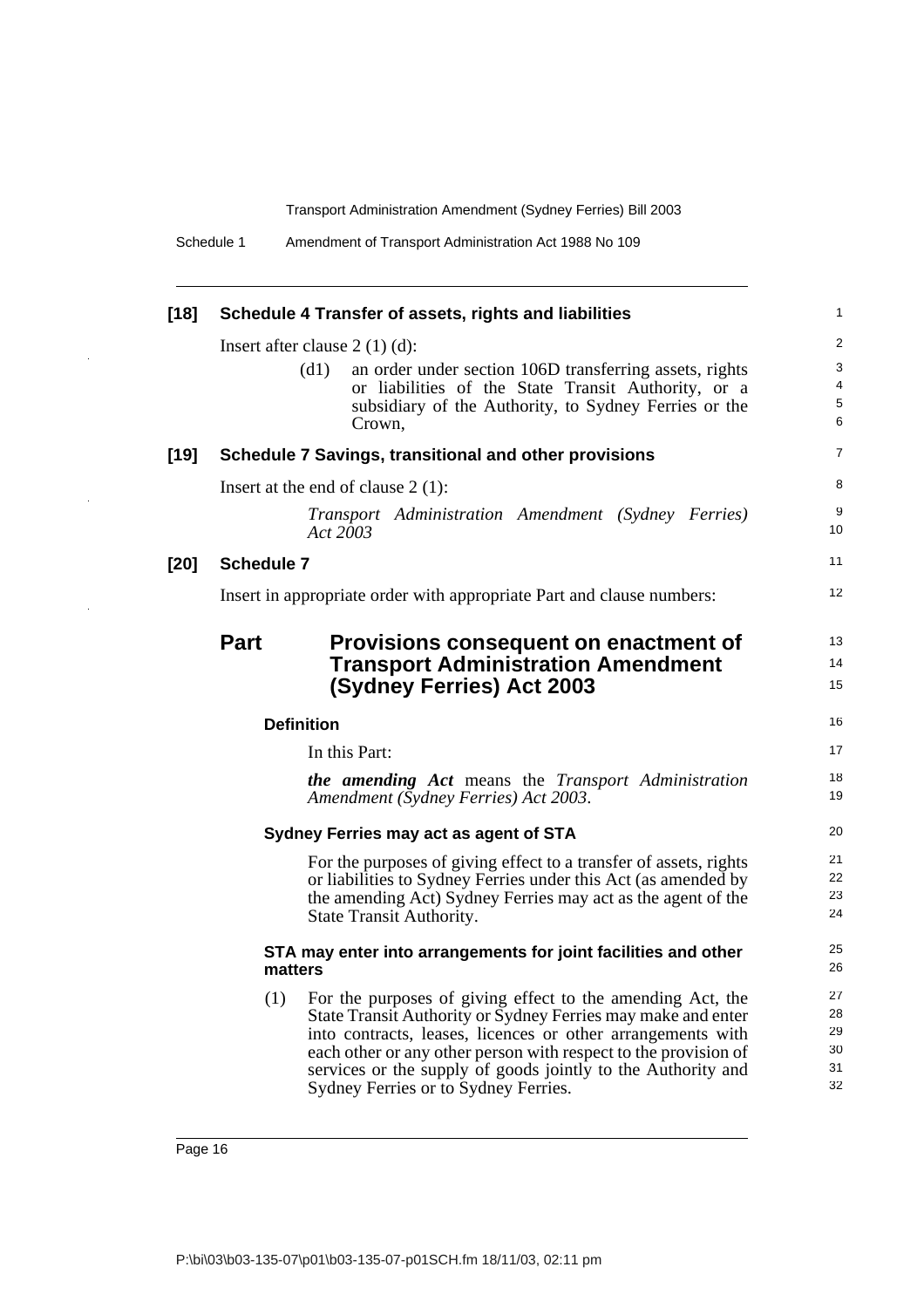Amendment of Transport Administration Act 1988 No 109 Schedule 1

(2) Any such contract, lease, licence or other arrangement may apply to the provision of services or the supply of goods by either the State Transit Authority or Sydney Ferries or by any other person. (3) Any such contract, lease, licence or other arrangement may be entered into, and has effect, despite any requirement for consent under any other contract, lease, licence or arrangement between the State Transit Authority and any other person. (4) The operation of this clause is not to be regarded: (a) as a breach of a contract or confidence or otherwise as a civil wrong, or (b) as a breach of any contractual provision prohibiting, restricting or regulating the assignment of assets, rights or liabilities, or (c) as giving rise to any remedy by a party to an instrument, or as causing or permitting the termination of any instrument. (5) Nothing in this clause limits any other power of the State Transit Authority or Sydney Ferries to enter into any contract, lease, licence or other arrangement with any other person. **Orders fixing fares and travel terms and conditions** An order made by the State Transit Authority under section 85 applying to charges for Sydney ferry services, and in force immediately before the commencement of this clause, is taken to have been made by Sydney Ferries under that section and that section applies accordingly. **Saving of existing free or concessional travel arrangements** Any free or concessional travel pass issued by the State

Transit Authority under section 88 before the commencement of this clause, and in force in relation to Sydney ferry services immediately before that commencement, is taken to have been issued by Sydney Ferries and that section applies accordingly.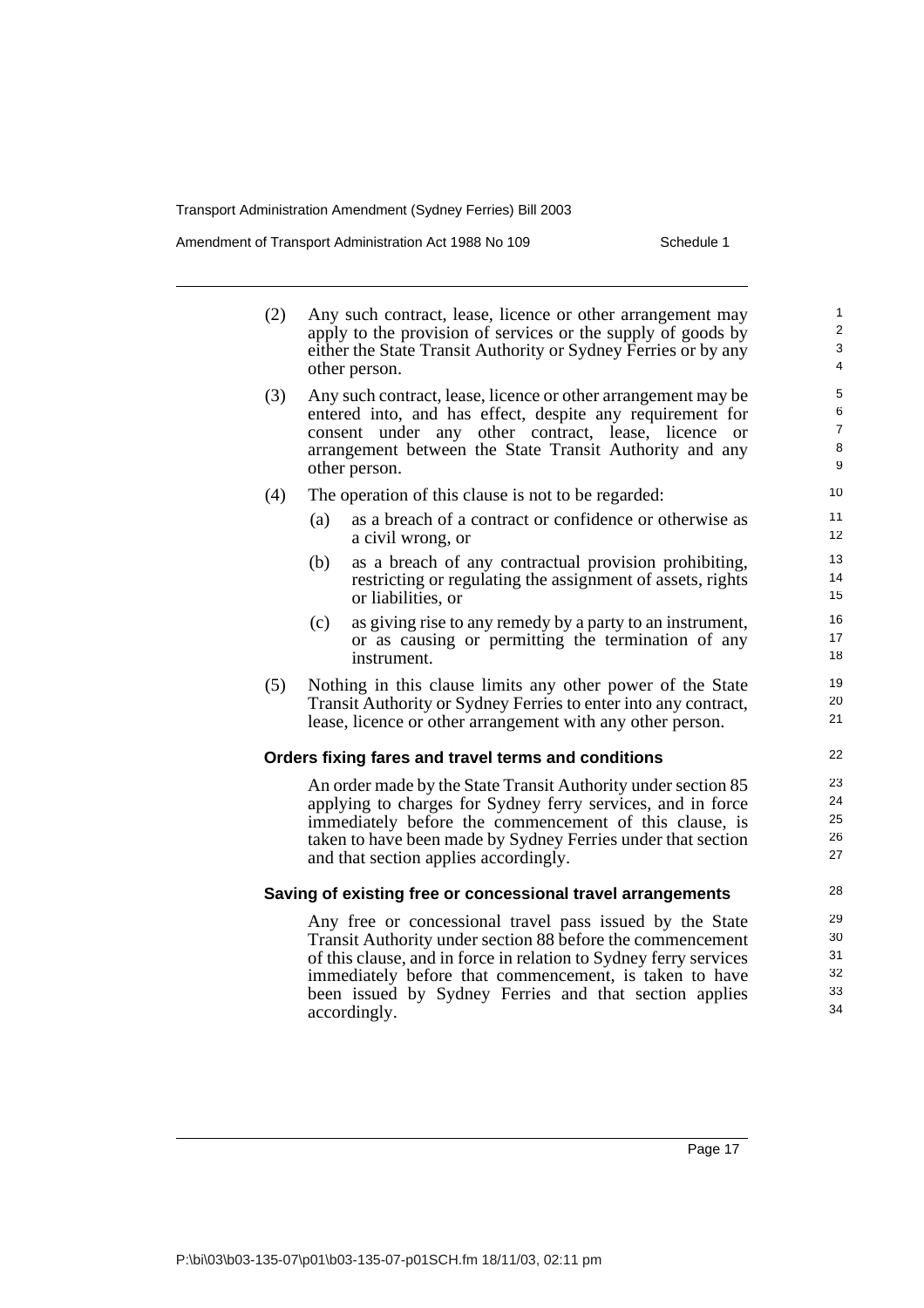Schedule 1 Amendment of Transport Administration Act 1988 No 109

#### **Saving of tickets** Any ticket issued by or on behalf of the State Transit Authority for a Sydney ferry service, and valid immediately before the commencement of this clause, is taken to have been issued by Sydney Ferries and continues (if otherwise valid) to be a valid ticket. **Application of regulations** (1) A regulation made under section 104, and in force immediately before the commencement of this clause: (a) is taken to have also been made under section 106C, and (b) applies to or in respect of Sydney Ferries in the same way that it applies to or in respect of the State Transit Authority. (2) Nothing in this clause prevents the amendment or repeal of any such regulation. **Penalty notices** Nothing in the amending Act affects the validity of a penalty notice (whether under this or any other Act or law) issued by or on behalf of the State Transit Authority immediately before the commencement of this clause. **References to State Transit Authority** (1) Except as provided by the regulations, a reference in any Act, in any instrument made under any Act or in any document of any kind to the State Transit Authority is, to the extent that it relates to any act, matter or thing relating to the provision of Sydney ferry services, to be read as or including a reference to Sydney Ferries. (2) This clause has effect subject to any transfers of assets, rights or liabilities under this Act. 1  $\overline{2}$ 3 4 5 6 7 8 9  $1<sub>0</sub>$ 11 12 13 14 15 16 17 18 19 20 21 22 23 24 25 26 27 28 29 30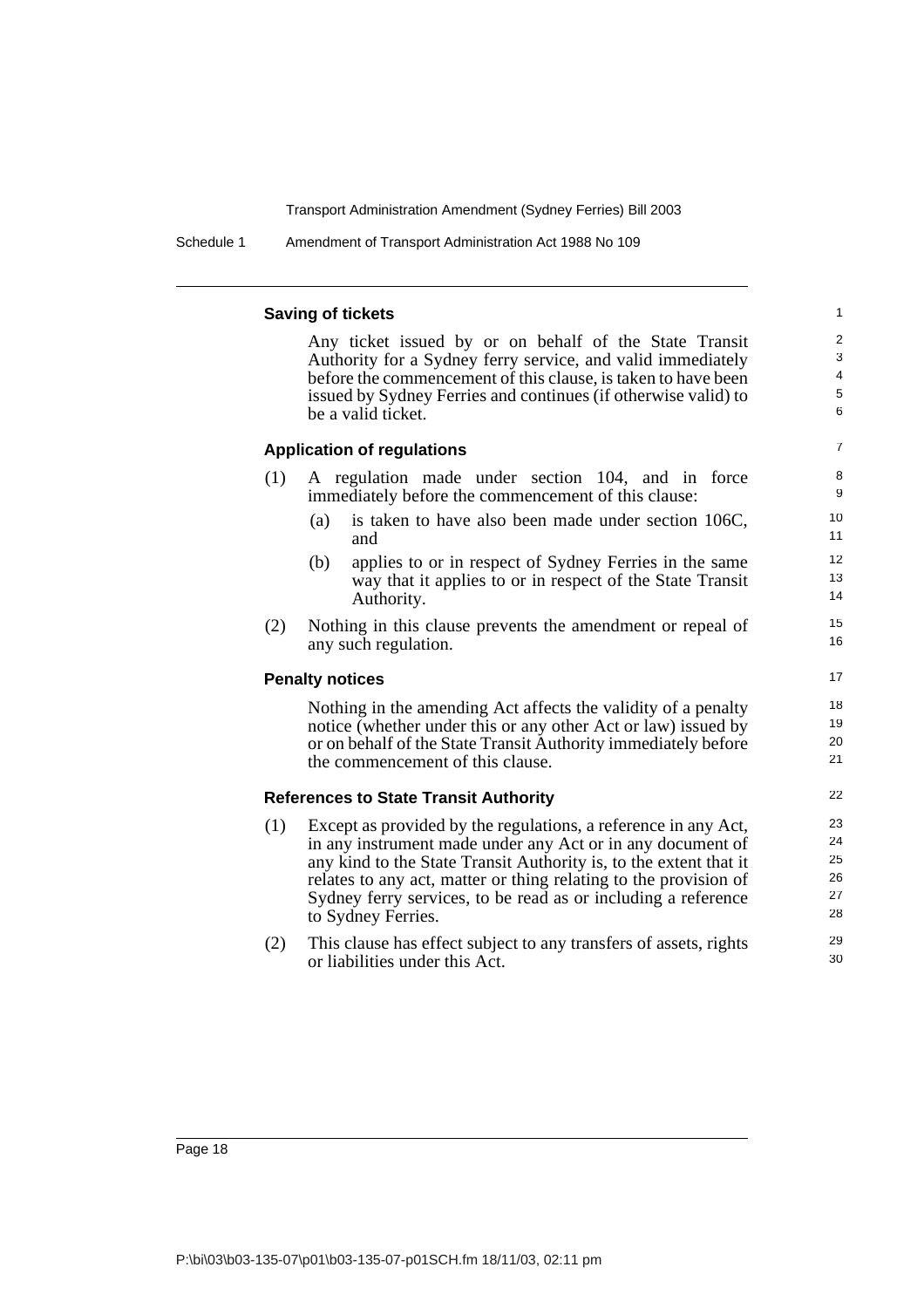Amendment of Transport Administration Act 1988 No 109 Schedule 1

### **IPART determinations**

- (1) For the purposes of the *Independent Pricing and Regulatory Tribunal Act 1992*, a determination of the pricing for ferry services provided by the State Transit Authority, in force immediately before the commencement of this clause, extends to Sydney ferry services operated by Sydney Ferries.
- (2) Nothing in this clause prevents any such determination from being replaced, or a further determination being issued for Sydney Ferries.

### **Timetable for first statement of corporate intent**

A period within which any matter is required to be done under this Act in relation to a statement of corporate intent, in connection with the first statement of corporate intent of Sydney Ferries, may be extended by the voting shareholders of Sydney Ferries.

### **Transfer of staff from STA to Sydney Ferries**

- (1) The Minister may, by order in writing, provide that the State Transit Authority staff specified in the order are transferred to Sydney Ferries.
- (2) A person who is the subject of an order under this clause is taken for all purposes as having become an employee of Sydney Ferries, in accordance with the terms of the order, on the day specified in the order.
- (3) Clauses 12, 13, 14 and 15 of Schedule 6 apply to or in respect of the transfer of State Transit Authority staff to Sydney Ferries under this clause in the same way as they apply to or in respect of the transfer of State Transit Authority staff to another transport authority.

#### **Customer service contracts and exemptions**

(1) Any exemption in force immediately before the commencement of this clause of the State Transit Authority, under the *Passenger Transport Act 1990*, from the requirements of section 16 (1) and (3) of that Act is taken to apply also to Sydney Ferries in respect of the kinds of regular passenger services subject to the exemption immediately before the commencement of Part 3A.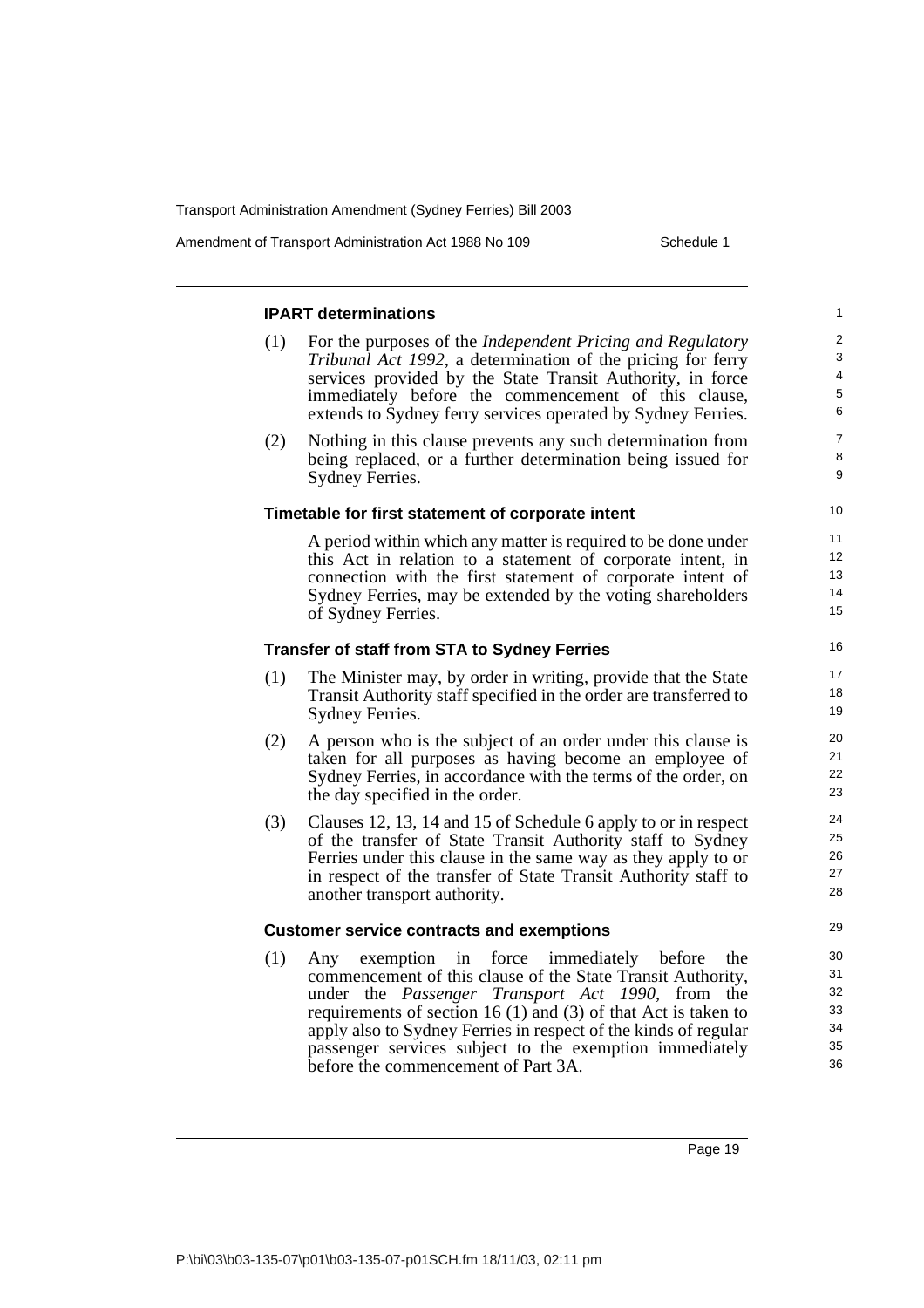|  | Schedule 1 | Amendment of Transport Administration Act 1988 No 109 |  |
|--|------------|-------------------------------------------------------|--|
|--|------------|-------------------------------------------------------|--|

| (2) | Nothing in this clause prevents the exemption from being<br>varied or revoked.                                                                                                                                                                                               | $\mathbf{1}$<br>$\overline{2}$     |
|-----|------------------------------------------------------------------------------------------------------------------------------------------------------------------------------------------------------------------------------------------------------------------------------|------------------------------------|
|     | Licences and other authorisations under certain Acts                                                                                                                                                                                                                         | 3                                  |
| (1) | This clause applies to a licence, permit, approval or other<br>authorisation granted to the State Transit Authority under any<br>of the following Acts or under a regulation under any of those<br>Acts, and in force immediately before the commencement of<br>this clause: | 4<br>5<br>6<br>$\overline{7}$<br>8 |
|     | Commercial Vessels Act 1979,<br>(a)<br>(b)<br>Dangerous Goods Act 1975,                                                                                                                                                                                                      | 9<br>10                            |
|     | Protection of the Environment Operations Act 1997,<br>(c)<br>(d)<br>any other Act prescribed by the regulations.                                                                                                                                                             | 11<br>12                           |
| (2) | An authorisation is, to the extent that it relates to former STA<br>functions, taken to be held by Sydney Ferries on the same<br>terms and conditions as the State Transit Authority held the<br>authorisation immediately before the commencement of this<br>clause.        | 13<br>14<br>15<br>16<br>17         |
| (3) | The regulations may exempt an authorisation from the<br>operation of this clause.                                                                                                                                                                                            | 18<br>19                           |
| (4) | Nothing in this clause prevents an authorisation from being<br>varied, cancelled or replaced.                                                                                                                                                                                | 20<br>21                           |
| (5) | In this clause:                                                                                                                                                                                                                                                              | 22                                 |
|     | former STA function means a function conferred on Sydney<br>Ferries by Part 3A that was, immediately before the<br>commencement of that Part, conferred on the State Transit<br>Authority.                                                                                   | 23<br>24<br>25<br>26               |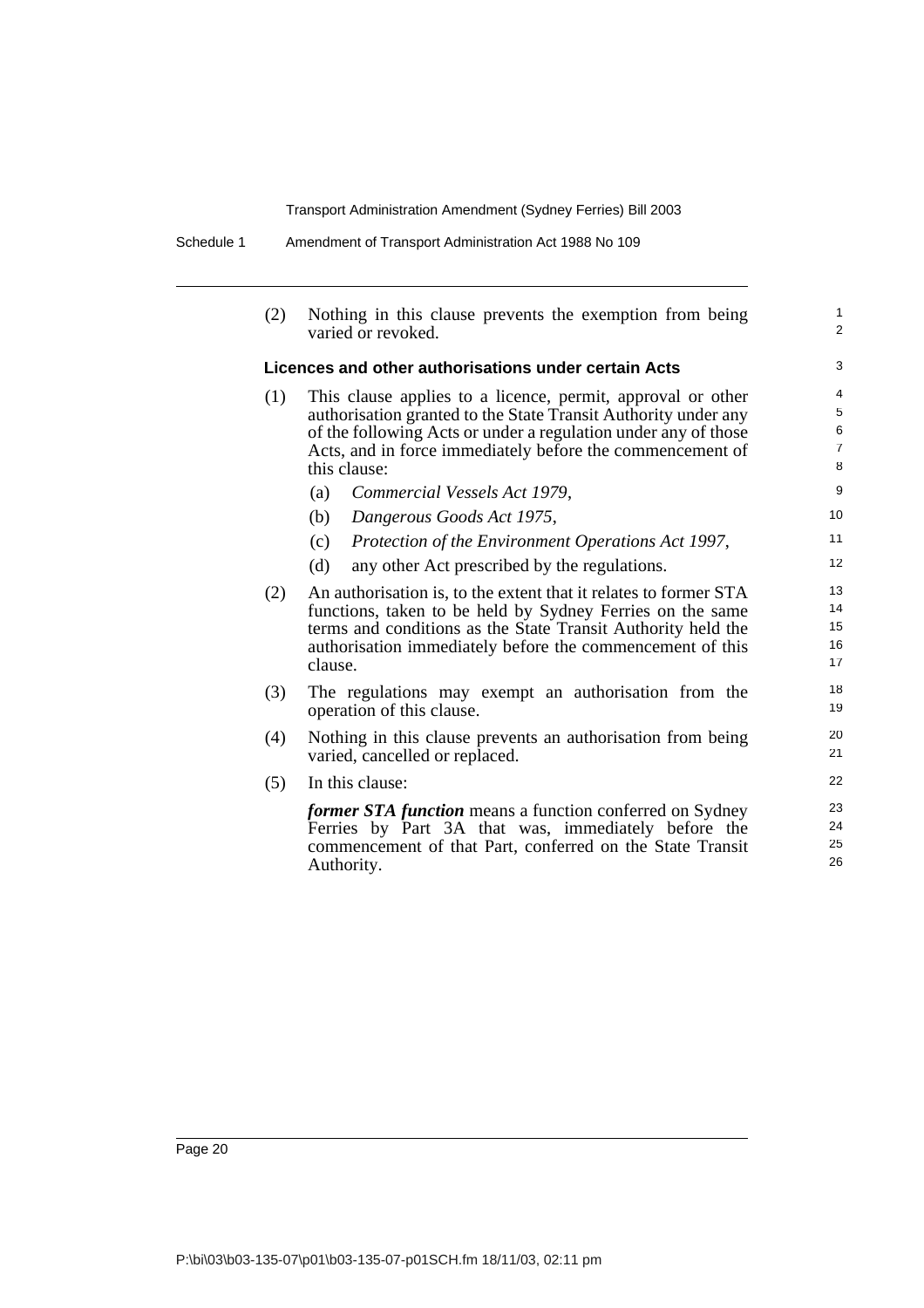Amendment of other Acts and instruments Schedule 2

 $\frac{1}{2}$ 

 $\bar{z}$ 

<span id="page-28-0"></span>

|     | Schedule 2 Amendment of other Acts and instruments<br>(Section 3)                                                                   | $\mathbf{1}$<br>2 |  |
|-----|-------------------------------------------------------------------------------------------------------------------------------------|-------------------|--|
| 2.1 | First State Superannuation Act 1992 No 100                                                                                          | 3                 |  |
|     | <b>Schedule 1 Employers</b>                                                                                                         | 4                 |  |
|     | Insert at the end of the Schedule:                                                                                                  |                   |  |
|     | <b>Sydney Ferries</b>                                                                                                               | 6                 |  |
| 2.2 | <b>Impounding Regulation 2003</b>                                                                                                   | $\overline{7}$    |  |
|     | <b>Clause 5 Impounding authorities</b>                                                                                              | 8                 |  |
|     | Insert after the matter relating to the State Transit Authority in the Table<br>to the clause:                                      | 9<br>10           |  |
|     | <b>Sydney Ferries</b><br>All land vested in Sydney Ferries                                                                          |                   |  |
| 2.3 | Independent Pricing and Regulatory Tribunal Act 1992 No 39                                                                          | 11                |  |
|     | Schedule 1 Government agencies for which Tribunal has standing<br>reference                                                         | 12<br>13          |  |
|     | Insert at the end of the Schedule:                                                                                                  | 14                |  |
|     | <b>Sydney Ferries</b>                                                                                                               | 15                |  |
| 2.4 | <b>Local Government Act 1993 No 30</b>                                                                                              | 16                |  |
|     | Section 600 Rebates in respect of certain land vested in public<br>bodies                                                           | 17<br>18          |  |
|     | Insert ", Sydney Ferries" before "and the State Transit Authority" in the<br>definition of <i>public body</i> in section $600(9)$ . | 19<br>20          |  |
| 2.5 | Management of Waters and Waterside Lands Regulations-<br><b>N.S.W.</b>                                                              | 21<br>22          |  |
|     | Regulation 8 Security of navigation aids, vessels and installations                                                                 | 23                |  |
|     | Insert "or Sydney Ferries" after "State Transit Authority" in regulation<br>$8(4)(b)$ .                                             | 24<br>25          |  |